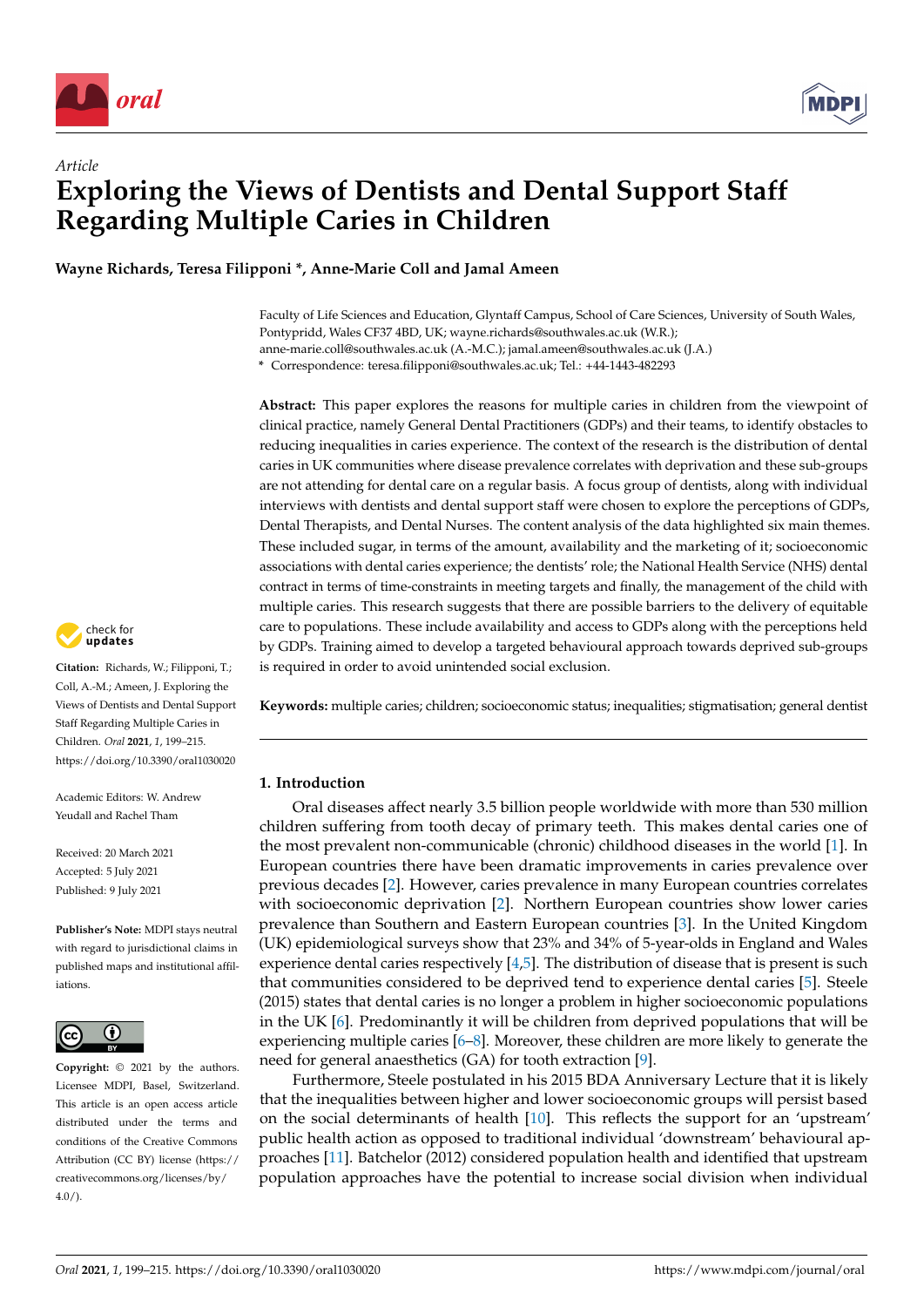behaviour change is necessary within populations [\[12,](#page-13-10)[13\]](#page-13-11). For example, water fluoridation will reduce the prevalence of caries in populations including the socioeconomically deprived [\[14](#page-13-12)[–16\]](#page-13-13). However, the distribution continues to be skewed towards the deprived [\[17,](#page-13-14)[18\]](#page-13-15). Individual behavioural factors impact on disease aetiology and unless the behaviours change, disease activity persists in individuals. This can be observed in the distribution of caries within communities in the UK [\[6\]](#page-13-5). Similar findings apply to the associations between obesity, dental caries and deprivation [\[19\]](#page-13-16). The World Health Organisation (WHO) suggests that excess calories from foods and drinks high in free sugars can lead to caries, being overweight and obesity. Thus, the intake of free sugars should be reduced to less than 5% of total energy intake [\[20\]](#page-14-0).

Parents' attitudes and beliefs, education, socioeconomic status, culture and family functioning impact on oral health-related behaviours [\[21–](#page-14-1)[28\]](#page-14-2). Health and social care structural systems have a potential to influence these variables and oral health behaviours [\[29\]](#page-14-3). Thus, the promotion to use non-dental personnel to deliver primary oral health prevention, for example using Health Visitors (registered nurses who work with children of pre-school age and their families) in the UK [\[30\]](#page-14-4).

Higher socioeconomic groups utilise dental services regularly and asymptomatically while lower socioeconomic groups conversely utilise services irregularly and symptomatically [\[7,](#page-13-17)[31](#page-14-5)[–33\]](#page-14-6). The independent review of general dental services in England shows a flow chart demonstrating care pathways with individuals separated into those that choose ongoing continuing care pathways and those that do not [\[31\]](#page-14-5). It is clear that, in general, lower socioeconomic sub-groups are not attending for dental care on a regular basis.

In this context, without assuming that the reason for multiple caries is a lack of dental attendance, there is a gap between academic theory and reality. Theoretical models and approaches are documented in dental public health literature [\[34](#page-14-7)[–36\]](#page-14-8). Levine, as early as 1974, published the Scientific Basis of Oral Health Education [\[34\]](#page-14-7). The need for regular attendance at general dental practice is a key primary prevention message to be promoted by dental professionals, stated in this document and subsequent editions [\[34](#page-14-7)[,35\]](#page-14-9). It is therefore important to establish the relationship between decision-making within those attending regularly for dental care and those that are not if inroads are optimised to reduce these inequalities. The Scottish Forum for Public Heath Medicine states "*Research is required to determine methods of improving dental attendance levels and to enable actual, rather than claimed attendance patterns to be established more accurately*" [\[37\]](#page-14-10). Regular dental check-ups have been reported to be associated with better dental status [\[38](#page-14-11)[,39\]](#page-14-12). The commonly held view that the poor oral health of poor people is explained by personal neglect has been challenged by some workers [\[8](#page-13-6)[,33](#page-14-6)[,40](#page-14-13)[,41\]](#page-14-14). Therefore, critical reflection on the actions that determine a good level of oral health are needed in order to answer the question: are individuals choosing not to attend regularly or are there obstacles influencing choices?

Dental attendance is a required behaviour for appropriate individual advice regarding fluoride usage and sugar consumption if population sub-groups that are experiencing dental caries are to be reached and social divisions reduced. In this way the weakness identified by Batchelor [\[12\]](#page-13-10) regarding upstream approaches is addressed.

The availability, accessibility and acceptability of care is paramount if the rhetorical promotion of ongoing care is to be manifested in reality. For over two decades access to dental services within the UK has been difficult, particularly for lower socioeconomic groups [\[42\]](#page-14-15). General dental practitioners and government continue to work towards a suitable and sustainable NHS Dental Contract that satisfies both parties [\[43,](#page-14-16)[44\]](#page-14-17). There is a risk of stigmatising population sub-groups with targeted oral health promotion [\[13\]](#page-13-11) therefore GDPs are ideally positioned to deliver prevention without stigmatising deprived sub-groups [\[45\]](#page-14-18).

This paper aims to explore the views of GDP and dental support staff in regard to multiple caries in children in order to identify obstacles to reducing inequalities in caries experience.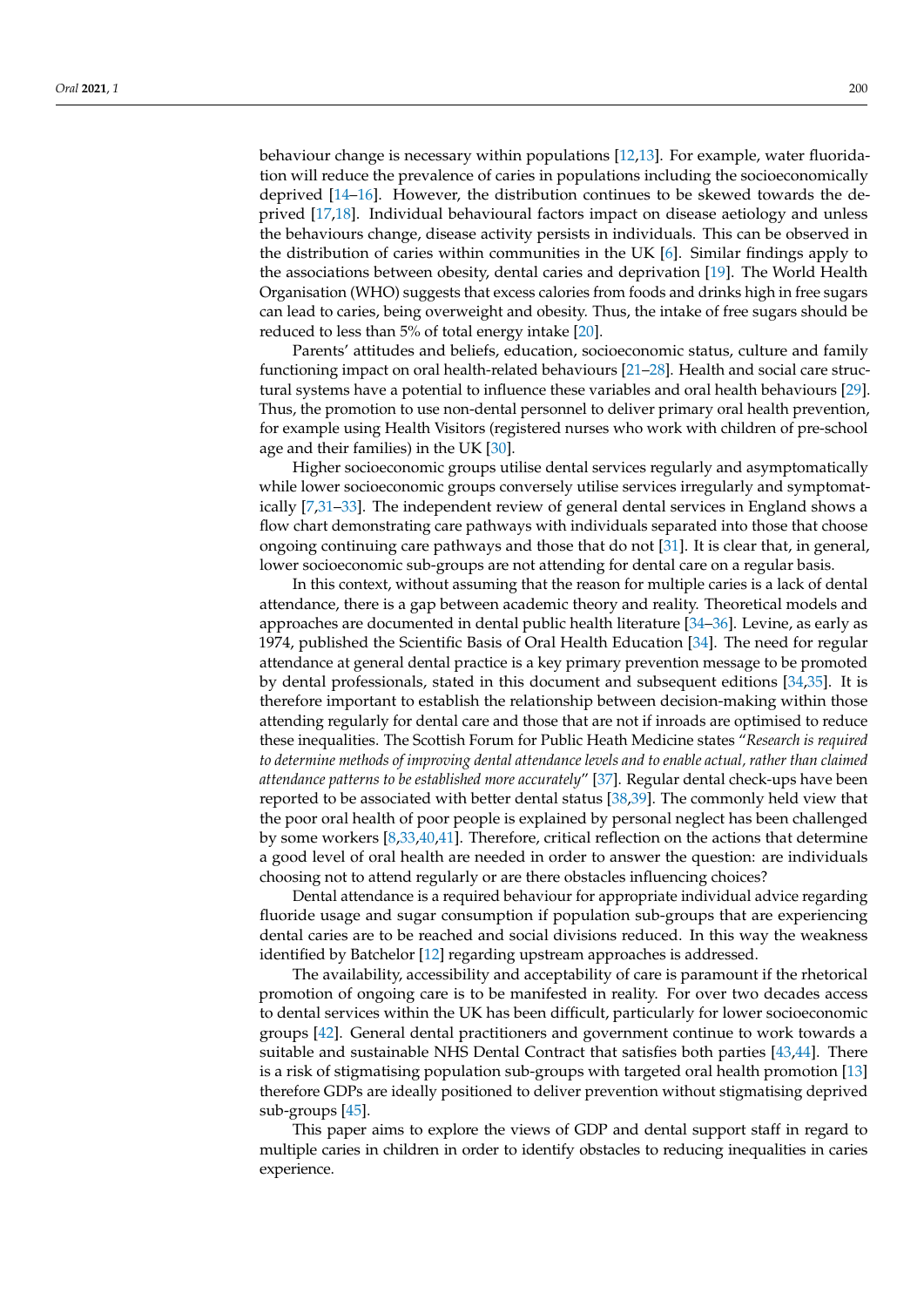# **2. Methods**

As the aim of this study was to engage GDPs and dental support staff about their perceptions, knowledge and practice in relation to multiple caries in children, a focus group as well as individual virtual interviews using Microsoft Teams were chosen primarily as the most appropriate method of exploring perceptions [\[46,](#page-14-19)[47\]](#page-15-0). This methodological approach has been successfully used under a platform of the delivery of primary and secondary prevention by non-dental professionals which is promoted by government agencies [\[48\]](#page-15-1). In addition, the role of health-carers, teachers and parents has also been explored by the research team [\[49](#page-15-2)[,50\]](#page-15-3).

## *2.1. Sample*

The focus group comprised five GDPs who were midway through a part-time MSc in Clinical Endodontics and practising in different practices in South and West Wales. The five participants were emailed personally by one of the researchers, informed about the study and invited to participate. The response was positive. A mutually convenient date was arranged when the participants would be at the University for one of their study days. It was agreed that a focus group would take place at the end of the morning session. In accordance with the current literature on focus group size, a sample size of 5 is considered feasible [\[51](#page-15-4)[,52\]](#page-15-5). In addition to the focus group, three general dental practices agreed to be involved in the research project. From the three practices, two dentists and four dental support staff representing dental therapists and dental nurses with further qualifications in oral health education, radiography and practice management agreed to be interviewed. They were also contacted by the same researcher in the same way and invited to participate in a virtual individual interview via Microsoft Teams.

#### *2.2. Data Collection and Analysis*

A 9-item focus group interview schedule was devised by the authors based on previously published research and a comprehensive review of the literature. The interview schedule was verified by a Specialist Dentist in Public Health and a Consultant in Dental Public Health. The focus group was undertaken in a quiet and well-ventilated board room in the university away from the general teaching areas. The individual interviews were done in the comfort of the respondent's home and were conducted on a day and at a time convenient to them. A facilitator and moderator were present for both methods of data collection. The key task of the facilitator was to administer the schedule of questions or topic guide. This is prepared to direct the discussion and cover key issues that the researcher wishes to examine during the focus group. The role of the moderator in the focus group and interviews was also invaluable and had had a positive impact on the richness of the data collection. The moderator was able to observe the participants' nonverbal reactions, make field notes, highlight areas of intense discussion as well as pauses, areas of agreement and disagreement all of which added to a rigorous and in-depth data analysis [\[46\]](#page-14-19). The focus group took approximately one hour, and the interviews took approximately 30 min to conduct.

A complete, unabridged transcription was produced for both the focus group and interviews and included all parts of words and hesitations which is an approach recommended by Bloor et al. [\[47\]](#page-15-0). The transcription was carried out by the facilitator within one week whilst the discussion was fresh in the researcher's mind. Initially, the recordings were played back several times to allow the researcher to feel confident that the transcription was an accurate and authentic record of what was said and for the main themes to emanate from the interview. This provided a closer connection between the interview and transcription which enhanced the content analysis.

The data analysis involved open coding in which keywords and phrases were highlighted which captured the essence of the participant's own words which were then coded into broader generic categories/themes. NVivo was used to assist and provide a more rigorous approach to this content analysis through the identification of nodes and sub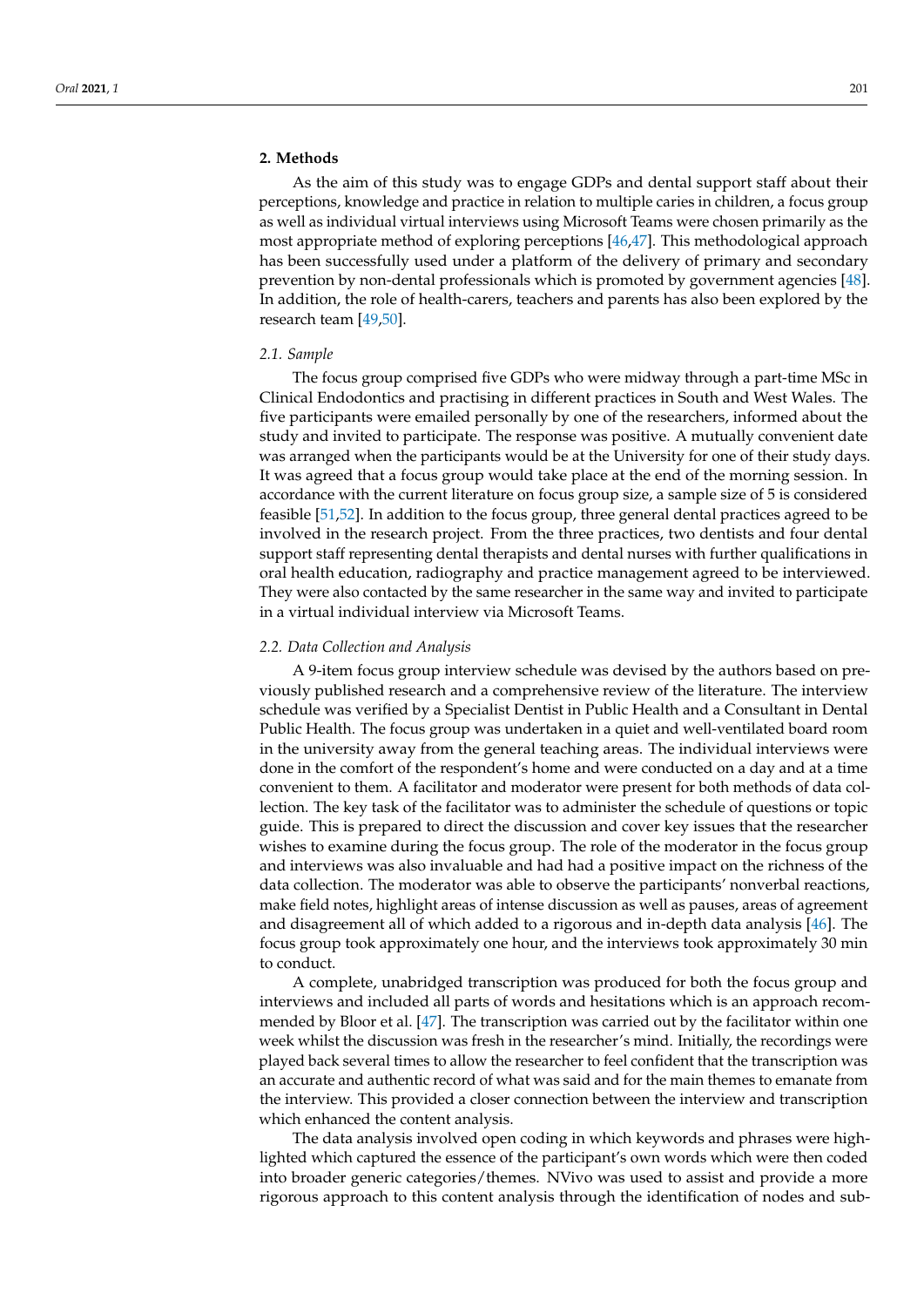nodes. Investigator triangulation was established as all four members of the research team independently read and coded the transcripts before meeting to reach a consensus on the main themes.

Ethical approval was granted by the Low Risk Ethics Committee within the University faculty of Life Sciences and Education at the University of South Wales. The main ethical principles of informed consent, confidentiality, anonymity and data protection (GDPR 2016) were stated in both the information sheet and consent form and were upheld throughout the study.

#### **3. Results**

The content analysis of the data highlighted six main themes. These included sugar, in terms of the amount, availability and the marketing of it; socioeconomic associations with dental caries experience; the dentists' role which revolved around hands on activity as well as disease activity being associated with patient behaviours; the NHS Dental Contract in terms of time-constraints in meeting targets; patients' behaviours which involved some stereotyping and a perceived lack of knowledge and finally, the management of the child with multiple carious lesions. DF: Dentist Focus Group, DI: Dentist Individual Interview, DS: Dental Support Professional.

#### *3.1. Sugar*

There was a perception that the amount and availability of sugar contributed to caries levels in children.

DF 1 *"sugar is everywhere, like you go anywhere, there is sugar like you go to like a hardware store, they have a sweets aisle"*

DF 1 *'there's so much research showing that sugar is the indicator, its not controversial at all, I mean decay is entirely preventable"*

There was a level of acceptance that individuals in today's society are bombarded with high sugar consumption from marketing and selling of goods. In this context the group felt sorry for individuals in their fight to control the consumption of sugar thereby defending parents in their fight for health.

DF 1 *"so you go through life saying, you actually have to make a conscious decision to refuse sugar every time you buy something"*

Along with this, the concept of hidden sugars, particularly for foods marketed as healthy, played a considerable role in peoples' decision making towards the consumption of 'healthy' or 'safe' foods and drinks.

DF 2 *"yeah no but there's all like you know fruit, dried fruit and its still high in sugar"*

DI 1 *"A lot of parents think that fruit is better. They are giving their children a lot of fruit now and that is maybe not the same amount of damage, but still some damage"*

It was voiced that the individual's knowledge base would influence their choices and behaviours. Therefore, if people were unaware of the sugar content of foods/drinks and how they were consumed then this would be a contributory factor for high caries levels. How society was eating and drinking was also an issue that was identified. There was a perception that society had changed in its eating habits and that grazing had become an accepted way to feed in today's society.

DF 3 *"I do think, you touched on something about mealtimes and things, lack of, society has changed, the dynamics of sitting down, family, having 3 meals, everyone is on the run, busy, somebody is rushing off here, the kids are rushing off to play netball, swimming, gymnastics or whatever it is, they're all on the go"*

DF 3 *"and lifestyle, its grazing throughout the day rather than meals, frequency of sugar throughout the day so even if its not necessarily high"*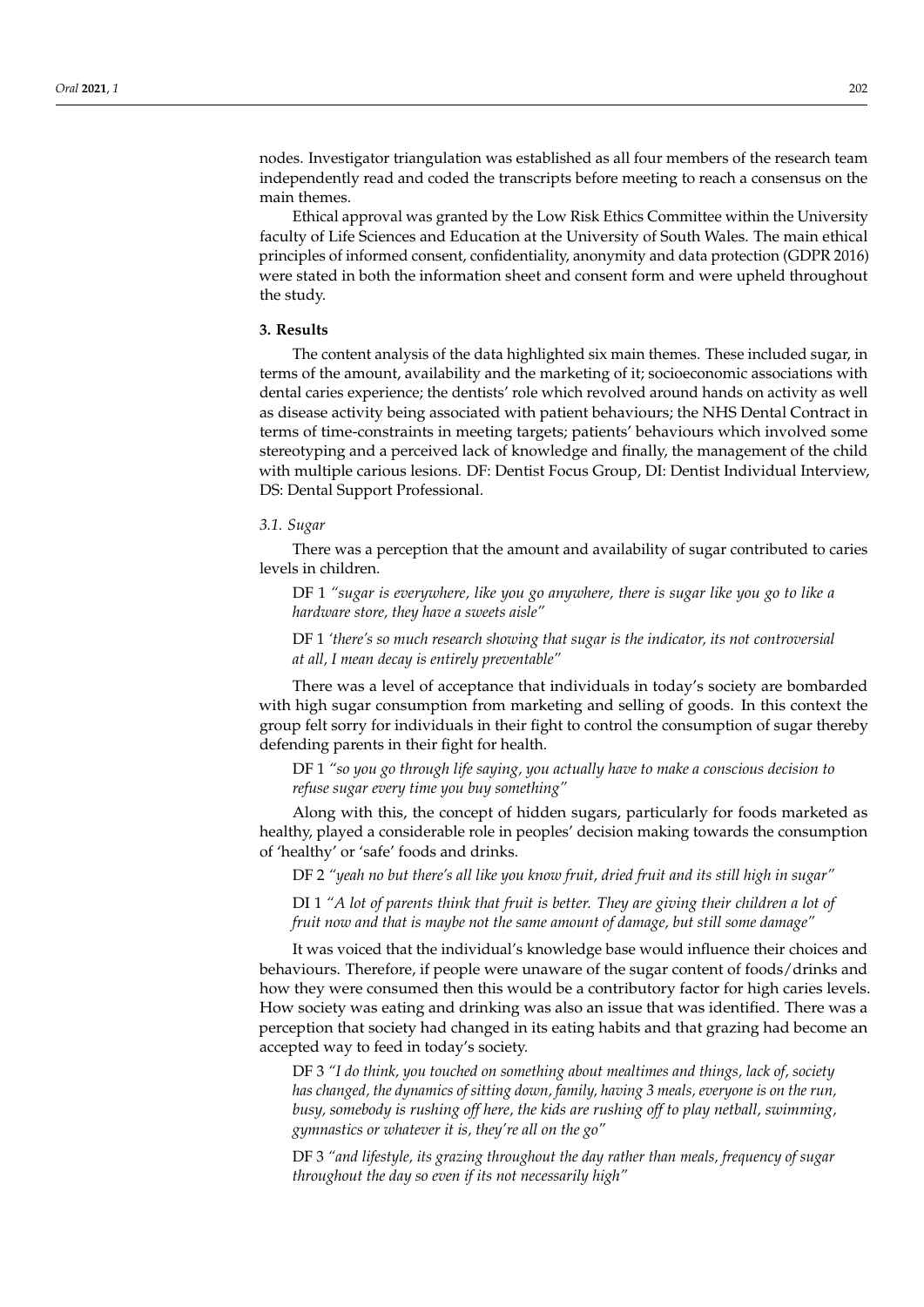With this in mind, individuals were thought to have a preference for an easy life and convenience foods.

DF 4 *"* . . . *.it will have sugar and salt in cos that's how you add your flavours to it like the healthy foods, the low fat foods, for example, the fat is what gives you the flavour in food isn't it? And they take that out and they add sugar and salt to give you the flavour back"*

*3.2. Socioeconomic Considerations*

Participants identified socioeconomic associations with caries experience, with low socioeconomic groups more likely to experience high levels of caries.

DF 3 *"And families, you'd see, I used to work in Barry (deprived) and I would have a prescription pad and a referral pad for GA and virtually every single day of my working life i was referring a kid for GA"*

DF 5 *"also generally like em, deprived areas I think we see more"*

DF 4 *"they've got dreadful, dreadful decay rates"*

Cost considerations were also identified as an issue affecting the individual's decisionmaking regarding the foods to buy and consume.

DF 1 *"It's a cost differential too, so like to buy a banana versus a Chomp bar, you know, food is so much cheaper. High calorie high sugar food is just cheap"*

DS 2 *"used to be that the high sugar foods were cheaper and easier to entertain. But obviously now with the sugar tax that has helped it a little bit"*

Access to dental services was addressed with the fact that when available services were present, the parents did not take up the opportunity for care.

DF 1 *"another thing about access is that its, from a dentist's point of view, like, sometimes the highest need patients are the ones who don't attend just by improving access doesn't mean that the target group will attend"*

DF 5 *"yeah that's something, they only come to the dentist when there's a problem and next time they come to you is when the kid needs another extraction or a filling"*

DF 5 *"I think a lot of people just go to the dentist when they've got a problem. They don't look at dentists from the point of improving oral health or the dentist can help us to you know look after our child's oral health, they just take the child or go themselves when they have a problem"*

A preference for GA solutions to dental problems were voiced by the group with regard to treatment choices of lower socioeconomic groups.

DF 2 *"but they find it quite a pleasant experience, the parents if they go to sleep, that's their preferred choice"*

### *3.3. Role and Experience*

The dynamic nature of caries as a process was not addressed directly within the discussions. However, it was stated that caries was preventable and how to achieve this through the control of behaviours. The oral health message was clearly understood by the group.

DF 1 *"well the message is simple, like brush your teeth twice a day, use a fluoride toothpaste and stop snacking so its maybe we just need another public health campaign on TV"*

Personal experience influenced their opinions. The perceived prevalence of caries was because of the patients they treated. It was clear that they associated patient behaviour with disease activity.

DF 3 *"I found in my practice as in a middle class part of Cardiff and when I joined the practice 20 years ago, none of my kids had holes or any fillings"*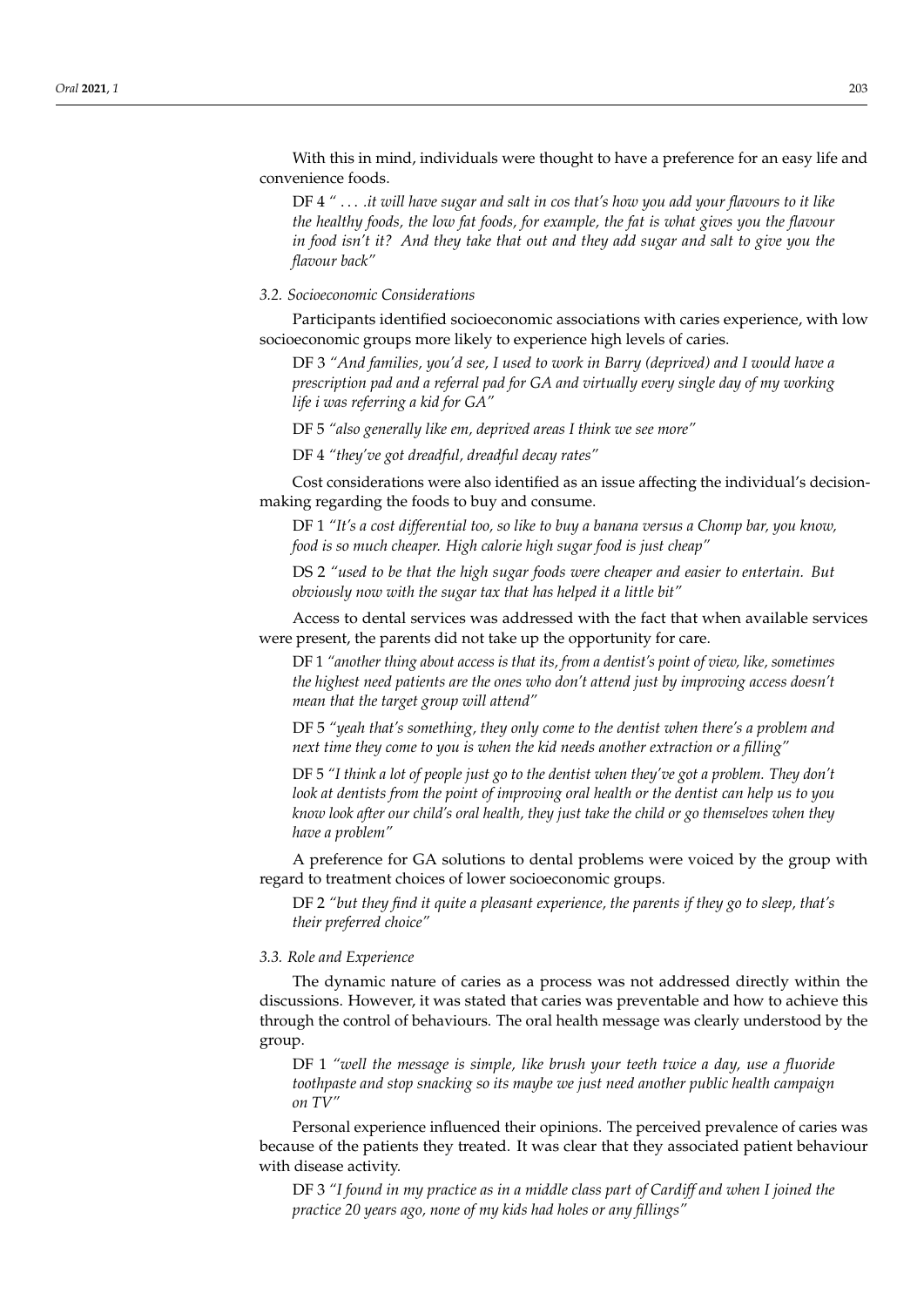DI 1 *"The lower socio economical classes or the higher not the middle is what I would say and the lower probably"*

DF 4 *"yeah so when I started 20 years ago kids ate sweets and got decay and then kinda go through the phases where, where, you don't have a lot of decay but you've got quite a lot of erosion from acids (agreement) and now you got getting massive amount of decay again because of the perceived, you've got to be a sporty person and the sports people"*

DF 1 *"interesting. In my experience I am in quite an affluent area as well and the vast majority of kids and patients who come to me don't have caries but if they do, it tends to be concentrated in certain families and there are a lot of caries in certain patients if they have caries in one tooth, they typically have it in 3 or 4"*

DI 2 *"All over, really. I don't think there's like many practices in Wales where you would go which didn't have high, relatively high caseloads of children with you know the high levels of caries"*

It can be seen that experience has shown the dentists that behaviours, where mouth conditions are allowed to be caries active and lead to visible disease in individuals, are often related to family norms with regard eating habits.

DI 2 *"Seeing families where for them it's normal for their children to have, as you say, a mouthful of dental caries* . . . *you say now we have to send this child for GA to have their teeth extracted* . . . *yeah I had to take your brother there"*

Sadly, the dentists felt that they had little influence on individuals with regard to modifying their patients' behaviours.

DF 4 *"I think we are a very small cog in a very big wheel"*

DF 1 *"I think my role is really limited, I've come full circle on that"*

DF 1 *"* . . . *.but I also have patients who have high caries rate at the start of the treatment and a high caries rate 5 years later and yeah, I've the same message for them, it just bounces back, I think it is important to have conversations with patients but it's a limited effect, it won't work for everybody"*

In order for successful behavioural interactions with patients, much emphasis was placed on the patient being motivated and receptive receivers rather than dentists as health promoters.

DF 1 *"yeah I would love to be able to prevent decay in my patients and have the conversations with them but I'm sceptical as to how effective those conversations are I just think I agree with what you say, if you have more time you can speak to them about this but I'm not sure patients are receptive to it"*

Patients were described as owning little responsibility in their own oral health and that they wanted an easy way out.

DF 4 *"its easier for them to do a mouthwash"*

DF 3 *"they won't floss but they'll use a mouthwash" (Agreement)*

DF 2 *"convenience I think its that they are not very accepting that they are at fault, they want someone else to blame"*

However, while dentists were negative regarding the effectiveness of prevention, dental support staff verbalised different views that were more positive.

DS2 *"Um I do think I have a great deal (of influence), but think it's a little bit too late"*

DS 4 *"I think we have a very important role actually because if the caries rates need to come down in the, you know, children"*

All discussion implied that the role of the dentist revolved around the delivery of hands on activity, even preventive activity fell into the category of hands on activity with the use of fluoride varnish.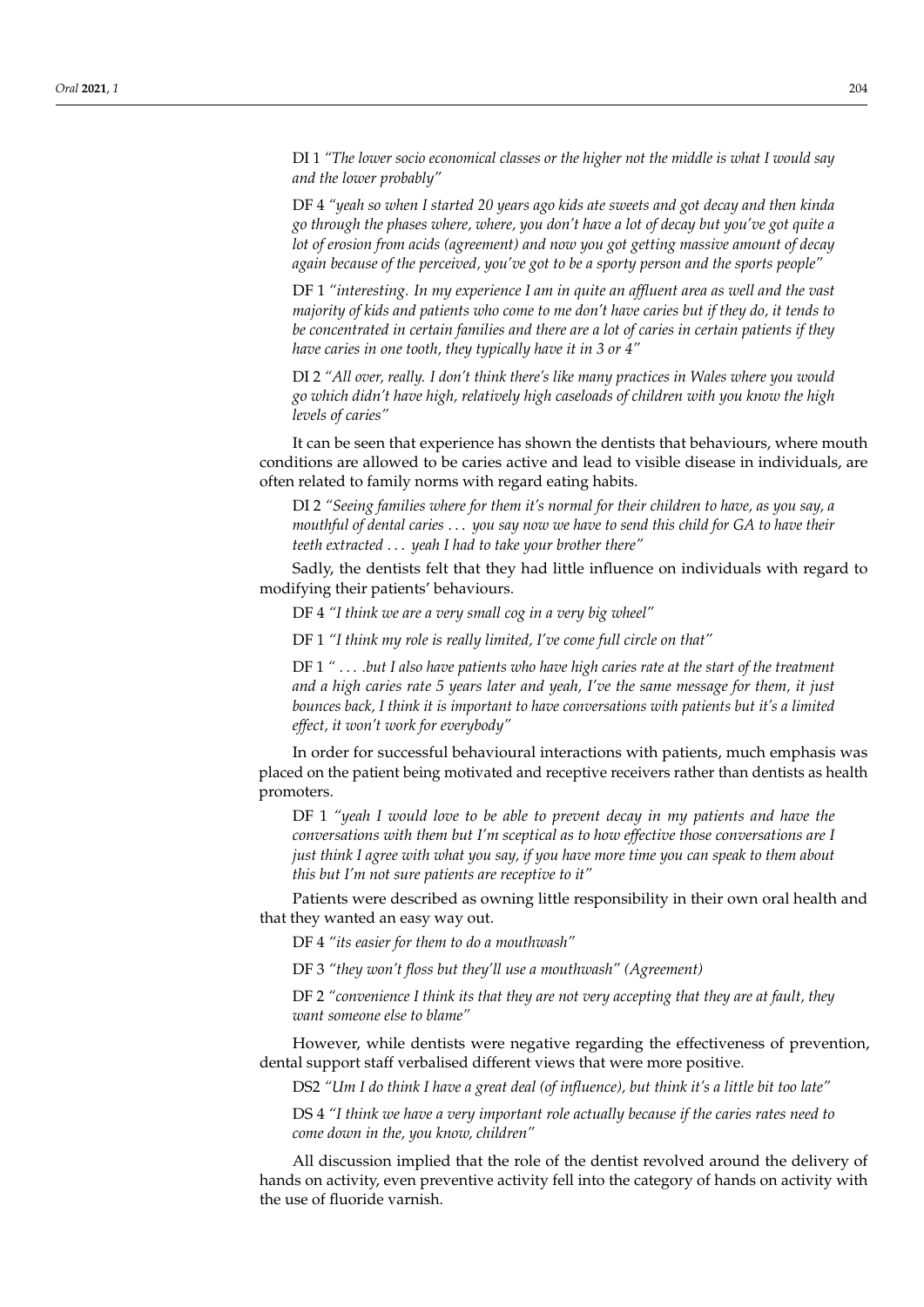DS 2 *"By the time they get to me because I'm not the one that is doing the normal check ups when there are no caries present. I'm the one that carries out the treatment, so although I can prevent it from happening in the future, I am not the one that can prevent it happening altogether"*

DF 3 *"Promotion by stealth, they bring these, we've had these things, like fluoride varnish"*

DS 3 *"Yeah, at the moment I'm currently working on doing a Fluoride application course"*

When asked who should be responsible for organising oral health promotion; they suggested organisations such as the British Dental Association, Public Health Wales and Toothpaste companies should be responsible for this. Good methods of delivery were identified and included Design to Smile, Health Care Professionals like Health Visitors, Midwives and Teachers. Public campaigns using Television and Radio were suggested as an appropriate medium. Little responsibility was focused on dentists in their clinical role, with scepticism regarding the efficacy of oral health promotion. Again, dental support staff provided a contrary viewpoint emphasising team approaches and interdisciplinary involvement.

DS3 *"Well, the dental team, ultimately led by the dentist"*

DS4 *"I think if they were getting oral health education, I think it would mainly come from an actual dental practice"*

There was agreement with all that early attendance at the dentist should be encouraged and the value of primary prevention was recognised:

DF5 *"as soon as they get their first tooth"*

DF3 *"and that's the rationale, its also good to bring them along even if its just sit in the chair and have a sticker sort of thing"*

It was also discussed that the delivery of early attendance had been driven by guidelines from the Welsh Government.

DF 5 *"We still get children 3 and a half, 4, 4years old and they are visiting the dentist for the first time"*

DF 5 *"We have been told that we should be seeing the kid with their first tooth but its not being told to the public"*

Again, participants felt that whilst it was the responsibility of the dental team to deliver services on an individual level, there needed to be some kind of public campaign to support the directives too.

DF 1 3 4 *"yeah and if they had a public health campaign and its going to cost them money that's why they try to get us to do for free with limited success"*

### *3.4. NHS Contract*

Funding within the NHS dental contract was a major cause for concern within the focus group. The contract of 2006 was target driven and that meant that target outcomes influenced decision-making for the dentists in terms of the type of patient that they needed to see to meet their target, otherwise their incomes would be reduced. From the perspective of the government these were unintended consequences and were highlighted by the group.

DF 4 *"this contract, this 2006 contract was designed and set up to increase access to NHS dentistry but what it has resulted in doing is massively reducing access to NHS dentistry because dentists don't want, there is no incentive for dentists to take on new patients who have vast amounts of treatment required for the same amount of pay as you would get for treating a child who needs a filling versus a patient who needs 20 fillings, 6 extractions, how many teeth is that* . . . *"*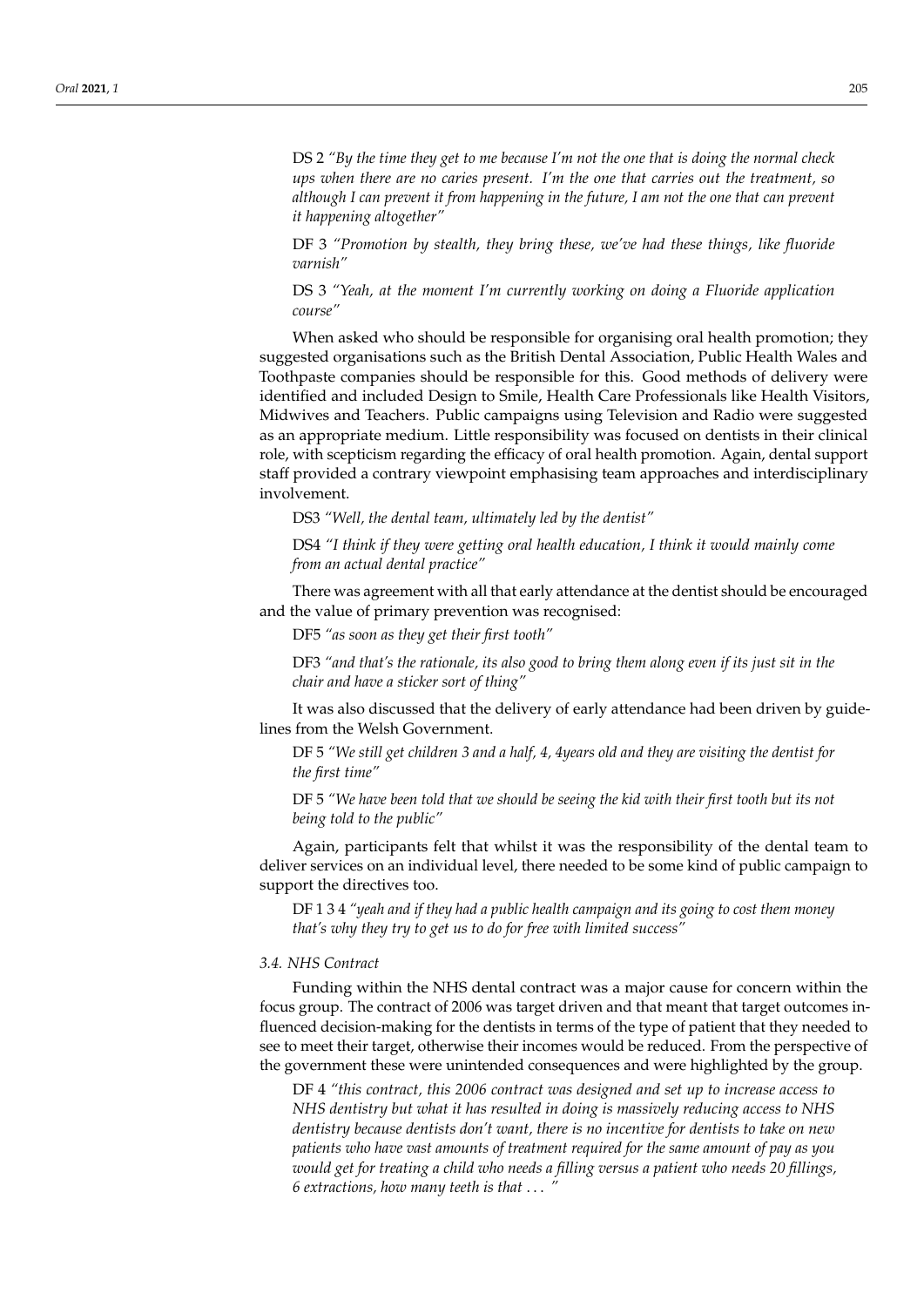DF 4 *"so this is the next point if you end up seeing lots of new patients doing huge amounts of work, in the end you use up all your time on them, you don't hit your targets so next year then they remove money from you and you don't earn you can't ever earn as much"*

Time constraints were frequently used as an obstacle to the delivery of prevention and the NHS dental contract did not address this.

DF 3 *"So even the new contract or these pilots that are going on, they're still driven by output and activity so there's still a financial gain, I know there's evidence that you, and they'll give you a tolerance allowing you more time to spend on the preventive side and use the team with therapists or health educators, I think that's very much people in ivory towers sort of thing"*

Along with time constraints, the difficulties in managing some of the patients with the greatest need were identified, including non-compliance in terms of attendance.

DF 1 *"If I opened my books in the morning I'd probably get lots of patients with no caries and the odd few that come in have lots of decay, who have maybe high anxiety who I can treat, might not return for treatment or if I can diagnose particularly a patient, a kid who has high caries, I would say that based on NICE guidance I would want to see him every 3 months, the next time, so often, the next time I see that kid would be in 18 months time when he would need another tooth that needs to come out"*

DI 1 *"the other thing is, was that the patients who are coming in then tend to be less regular attenders as well. So you get wasted appointment times then"*

#### *3.5. Patients' Behaviours*

The context of discussions suggested that the group did not specifically highlight the behaviours related to disease activity to lower socioeconomic groups but individuals in society in general. Opinions were expressed regarding dental attendance:

DF 4 *"yeah I think I remember a statistic when only 40% of the population only attends the dentist and that includes everyone who attends the dentist, emergencies, standard routine care otherwise you've got 60% who never really go ever"*

There was much stereotyping of individuals with regard general attitude and behaviours that resulted in ill health and, by implication, oral ill health:

DF 3 *"I think that's society, if you look at people going to the GP who are overweight, watch Jeremy Kyle, they've all got, smoke, have high blood pressure, diet, it's the whole package isn't it? It's not just teeth"*

DF 5 *"because they don't think teeth are important (agreement), its running in the generation that having a tooth out is not a big deal, so that's what they're teaching their children"*

DS 2 *"so obviously, either they just don't care or that they just can't take the information on board then"*

DI 2 *"Right as you say, these habits are very entrenched, aren't they? And they're difficult to break?"*

Participants identified that lack of knowledge resulted in an unawareness of the behaviours required for oral health but also identified how difficult it was for them, as dentists, to help people when they were entrenched in a certain lifestyle:

DF 3 *"so how do you educate somebody who comes in on crutches, is ridiculously overweight, on all sorts of medications, she smokes, drinks, goes and bets and tell them"*

Furthermore, certain health behaviours that are promoted for general health contributed to oral health problems.

DF 1 *"they do seem to be changing, like in young people, like that healthy body image now, while its not great for your teeth, there are kind of changes slightly about health"*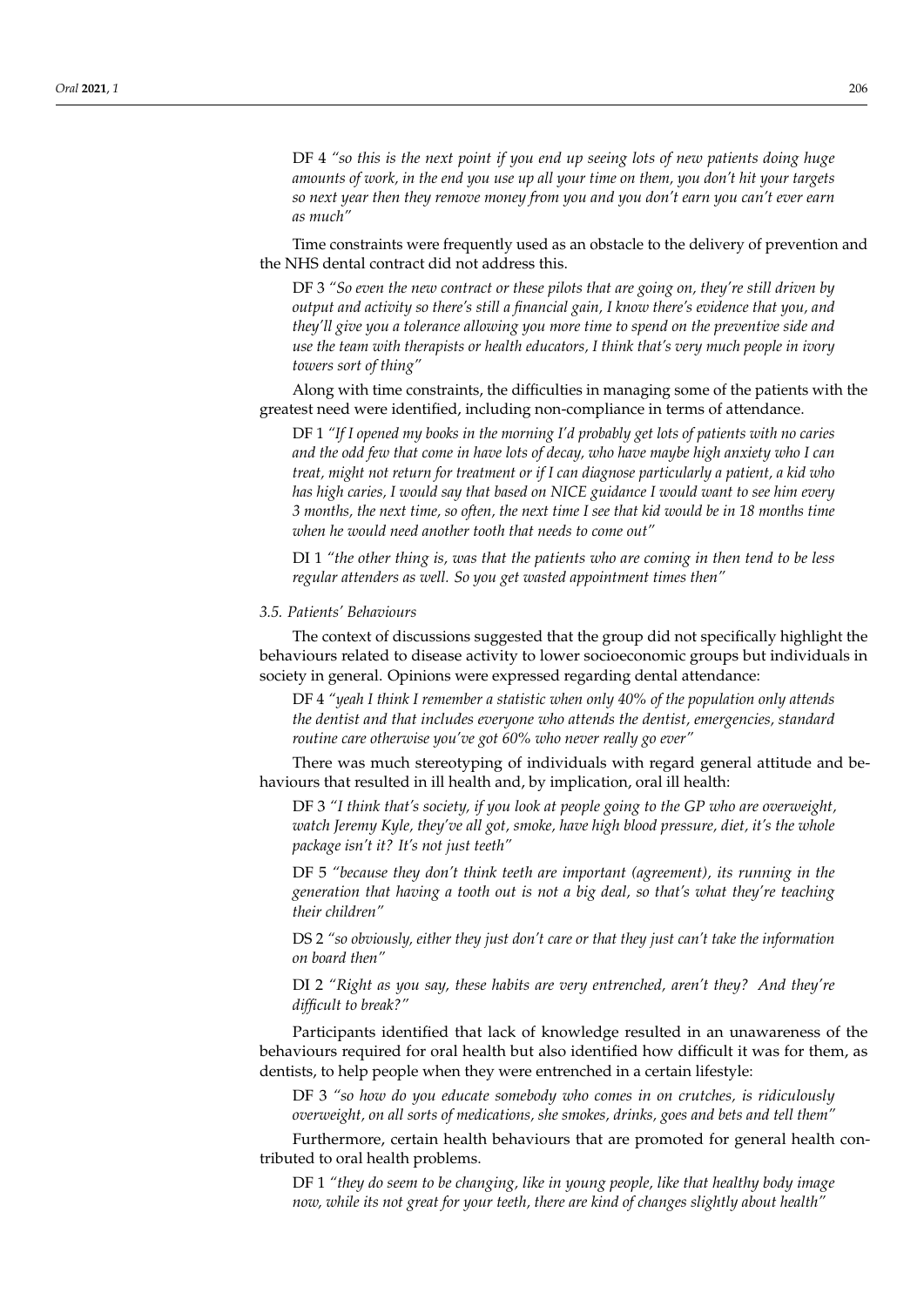Parenting skills were identified as contributing to caries levels but, at the same time, parents were defended for practising behaviours that contributed to disease activity.

DF 5 *"yeah, lack of knowledge from parents"*

DF 1 *"yeah like its very easy to say oh parenting levels are poor but its such a big problem, it can't be just down to the parents, like there's not that many bad parents on the planet"*

DF 5 *"a lot of parents do say oh, my kid doesn't eat any sweets but he eats a lot of fruits, that's another thing which is coming up, he eats a lot of fruits these days and is it the fruits that's not good for you? And the child's mouth will be full of caries and that's what you get from parents these days, he eats a lot of fruits, he doesn't eat any sugar"*

#### *3.6. Management of Children with Multiple Caries*

The management of the child with multiple caries presented issues for the dental professionals from the viewpoint of the child experience and potential consequences for the long term. Restoring diseased teeth presented problems with management at the point of delivery with the possibility of distress for the child. Not restoring diseased teeth presented dissonance in that they were not doing what they perceived they should be doing as dentists.

DF 1 *"another big difficulty too is particularly when you are dealing with kids and general anaesthetic is like anxiety and I find, I particularly found, in the last 10 years that every kid I take a tooth out on the majority come back with either phobias or real anxieties and it gets more difficult to do subsequent treatment"*

Potential solutions were presented in the form of monitoring with prevention and minimising pain and infection:

DF 3 *"I've always been lucky historically that I have been able to manage extensive decay by just trying to get them through until they exfoliate or fall out"*

The use of GA either as a first or last resort was also identified as a possibility.

DS 3 *"In the practice we will try and make it (GA) like the last resort, you know they will try and work on like prevention and maybe try and treat the child"*

DS 2 *"If they (GDPs) see multiple caries instead of trying to do this (prevention, monitoring and treatment) this is coming from previous work that I've done as a dental nurse. Instead of trying to treat, attempting to treat and sometimes referring to general anaesthesia too soon really"*

The policy drive to reduce the number of GAs was problematic for the operators on many levels, the child's best interest was foremost.

DF 1 *"and you try to avoid giving general anaesthetic to minimise this potential risk but you end up potentially then having to do a general anaesthetic and having to deal with the kid who will always have a phobia"*

DI 2 *"This system to try and bring the GA referral numbers down there, taking away the solution rather than the cause of the problem"*

Many believed that the GA would be an unpleasant episode for the child resulting in difficult management issues for the future.

DS 2 *"I know these children may have to go for general anaesthetics and this may affect them in their future life. You know they may be petrified of coming to the dentist in the future, there are difficulties with having general anaesthetic and that parents don't really think about you know from their general health and its not a completely risk free treatment and I don't think the parents think of the consequences to the child really"*

Others recognised the need for GAs as a potential catalyst for behaviour change in the parent for whom cultural norms resulted in children with multiple caries.

DI 2 *"You know we don't all live in the same world. And we don't have all the same choices open to us"*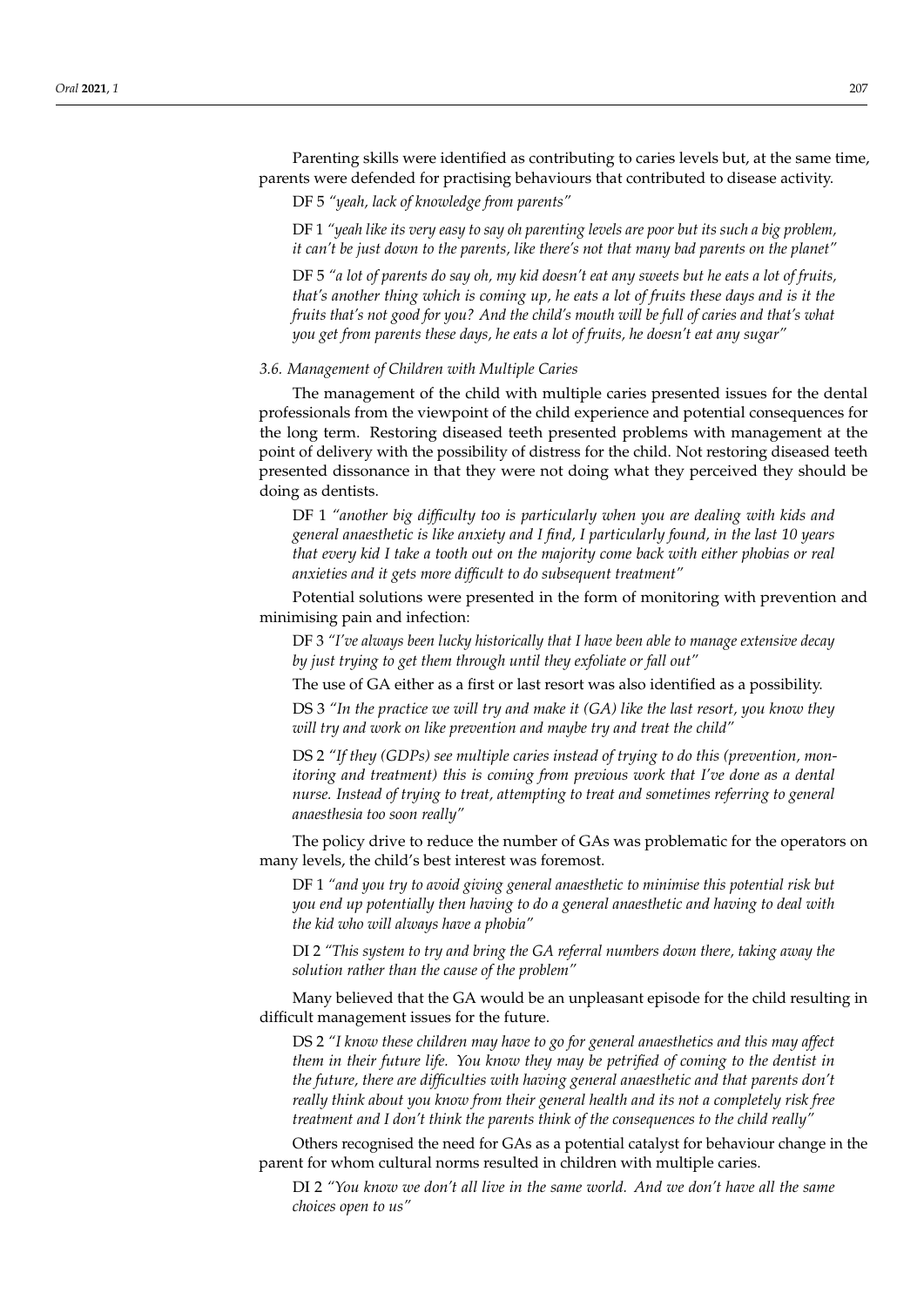DI 2 *"I think we have very little influence over preventing these problems, but what we have been able to do historically is resolving very quickly"*

Finally, a referral system of triage that replaced direct referral for GAs was not perceived to be in the best interest of the child and undermined the trust between the dentist and parent who would often have been a patient for a long time.

DS1 *"you know, if the dentist knows what the patient needs, I feel like that should be listened to and just referred straight to the point it needs to, just be a referral that took place and then on to another place just feels a bit of a waste of time"*

DI 2 *"I find it insulting when you see a child you know you think, If you've been at practice for a long time and you know the family, but even without that you know you see a child and as a professional you realise that it is in this child's best interest to get this problem resolved quickly as possible in the way that causes the least trauma"*

#### **4. Discussion**

Qualitative research is undertaken within time and context frames where attitudes and cultures change. This along with subjective elements from both participants and researchers makes reproducibility difficult. In addition, the generalizability of these findings has been limited by the small and somewhat homogeneous convenience sample. However, this does not devalue the findings of such research methods. What is important is how research methods and analytical approaches are described and reported. A triangulation of focus group and individual interviews strengthened the study methodologically and saturation of the findings was established. The focus group of GDPs were undertaking a higher degree for a specialist endodontic qualification therefore it could be that they were more interested in the delivery of hands on care compared with GDPs in the field. However, they were practising GDPs at the point when they were interviewed, and the views of GDP interviewees included similar themes. The GDPs and the dental support staff added further dimensions to the findings.

The fact that sugar was a theme within this research is of no surprise as the dental literature promotes the reduction of the overall intake and frequency of free sugars [\[11](#page-13-9)[,53\]](#page-15-6). Evidence shows that the control of free sugars intake contributes to a reduction in the prevalence of dental caries [\[53–](#page-15-6)[56\]](#page-15-7). However, there is some debate regarding whether the amount or the frequency of free sugars intake contributes to disease prevalence [\[53,](#page-15-6)[57\]](#page-15-8). The Scientific Advisory Committee on Nutrition (SACN) were unable to determine the relationship between the two variables frequency and amount of free sugars and dental caries [\[58\]](#page-15-9). The SACN recommend the reduction of the total intake of free sugars and this is in line with the Common Risk Factor approach to health promotion [\[59\]](#page-15-10). Lagerweij and Van Loveren concluded "*it is prudent to not only reduce the amount of sugar but even more so the frequency of sugar intake such that it is sustainable over a long period of time*" [\[60\]](#page-15-11).

This is an interesting finding as the research undertaken shows an underlying conflict within the participants studied. The concept of hidden sugars, a communication term that oral health educators use, was clearly visible as was the knowledge that fruits, dried fruits and other perceived healthy foods contained relatively high levels of sugar. Indeed, these foods contain a high level of free sugars which are the most important risk dietary factor for dental caries [\[20\]](#page-14-0). In addition to this, it was clearly stated that the frequency of consumption of foods contributed to dental caries levels. The tendency for grazing and the lack of mealtimes, along with the mantra of stop snacking was verbalised. Therefore, we can assume that the frequency of sugar intake is understood to be a causative factor in the development of caries. This is in line with current research evidence [\[13\]](#page-13-11).

The ambiguity surrounding the debate between amount and frequency of sugar intake in dental caries development has been highlighted by Richards and Filipponi who, in an attempt to be specific in messaging, suggest leaving the mouth empty for a period of 2 hrs between episodes of food and/or drink intake [\[61\]](#page-15-12). This message would be clear to both high and low socioeconomic populations particularly as dental erosion is another condition that could result from frequent intake of acidic foods and drinks even if sugar free [\[62\]](#page-15-13).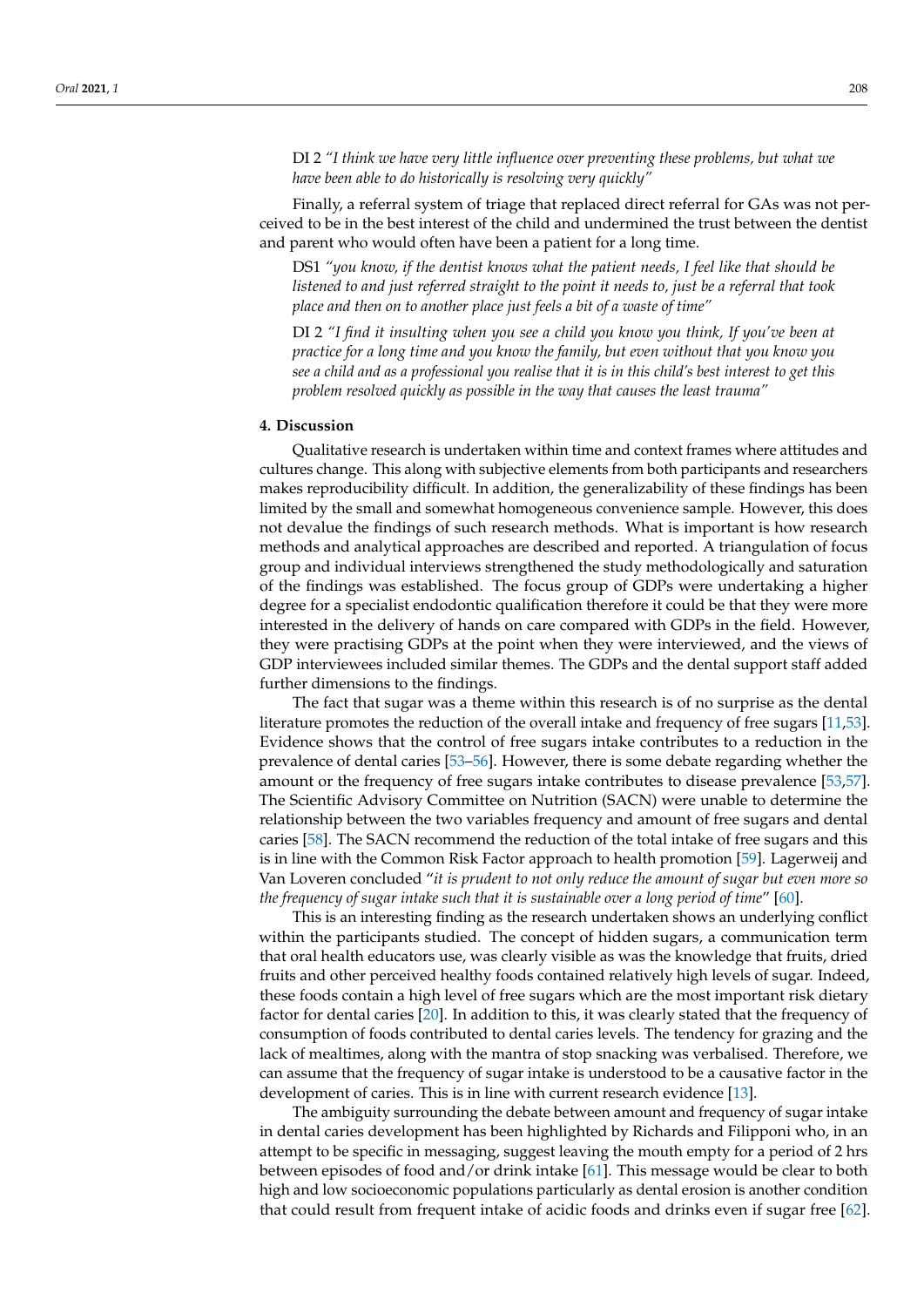Another interesting point regarding this is the perception that the amount of sugar has an impact on high caries levels in the general community in today's society where 70.4% of Welsh 12 year olds and 66.6% of 5 year olds are caries free [\[5,](#page-13-4)[63\]](#page-15-14).

Socioeconomic factors featured in the discussions surrounding high caries experience. It is clear that the participants understood that lower socioeconomic groups experienced higher levels of disease. However, it was not clear to what extent the group realised that high levels of dental caries were found mainly in deprived populations [\[5](#page-13-4)[,63\]](#page-15-14). Some participants identified increased caries experience in patients where the practice serviced an affluent population. It could be that the experiences that individual practitioners received in their daily practice influenced their beliefs regarding epidemiological population experience of disease. Caries levels have decreased in children in the western world [\[1](#page-13-0)[,64\]](#page-15-15), Baelum suggested that the levels of disease are now low in adults too [\[65\]](#page-15-16). The number of band 1 and 2 treatments delivered by NHS GDPs in Wales were 62% and 24% in 2018–2019 supporting low treatment need in the patients attending general dental practice [\[66\]](#page-15-17).

Cost was linked with social deprivation as a factor contributing to poor health. There was an opinion that sugary foods are cheap and that some fruit would be more expensive than confectionary. In reality a 250 g banana costs 20 p  $[67]$  while a 45 g chocolate bar costs 75 p [\[68\]](#page-15-19). One interviewee identified that sugar tax may have levelled out the cost differential [\[69\]](#page-15-20). The personal preferences of individuals in deprived sub-groups were highlighted, with symptomatic irregular attendance and GA seen as their preferred options. This was believed to be the case even in a situation where availability for, and access to, services was not problematic. This perception is shared by many within the dental community; GDPs involved in pilot contract schemes for example. They readily accept that some patients will choose urgent/emergency care over ongoing continuing care and that such services are adequately organised by the Local Health Board(s) [\[70,](#page-15-21)[71\]](#page-15-22). Furthermore, the independent review of general dental services in England shows no qualification within the document as to how to facilitate influencing the choices irregular attenders make with regard to ongoing continuing care [\[31\]](#page-14-5).

The dentists and dental support staff were clear on how to prevent dental caries with one participant saying that it is quite a simple overall message. The message voiced was in tune with current advice [\[36\]](#page-14-8). The link between behavioural choices and disease activity was clear from the data collected. However, their experiences as dental professionals differed between dentists and dental support staff. The dentists voiced opinions that it was difficult to influence changing patients' behaviours within their professional role. They felt that the individual patient needs to be motivated and want to change and they as dentists did not verbalise methods or skills to deliver active health promotion. In contrast, dental support staff were more positive regarding prevention. Other researchers have found similar opinions in dentists where higher socioeconomic groups were perceived to be more receptive and therefore more likely to receive oral health promotion [\[72](#page-15-23)[,73\]](#page-15-24). Patients in general were seen to take little responsibility for actively controlling their disease and that an easy way out was preferred by patients. These experiences generated a negative view of the efficacy of preventive activity. Therefore, their role was that of someone providing hands on treatment and this spilled over into prevention with the delivery of fluoride varnish as preventive activity. Contract monitoring within the current systems in Wales include numbers of fluoride varnish applications as a measure of preventive activity [\[74\]](#page-15-25). Other professional groups were viewed as being responsible for oral health promotion and there was a need for joined up thinking with macro campaigns needed to reinforce the delivery of services through individual dental practice sites, such as the attendance for very young children at the dentist. Theoretical models of oral health promotion also suggest common macro, meso and micro messaging [\[75\]](#page-15-26). Aljafari et al. found similar findings from a qualitative study of general dental practitioners on promoting oral health in high-risk caries children [\[76\]](#page-15-27)

The NHS contract was identified as having created a situation where patients with high needs and patients with difficult management issues such as anxiety were excluded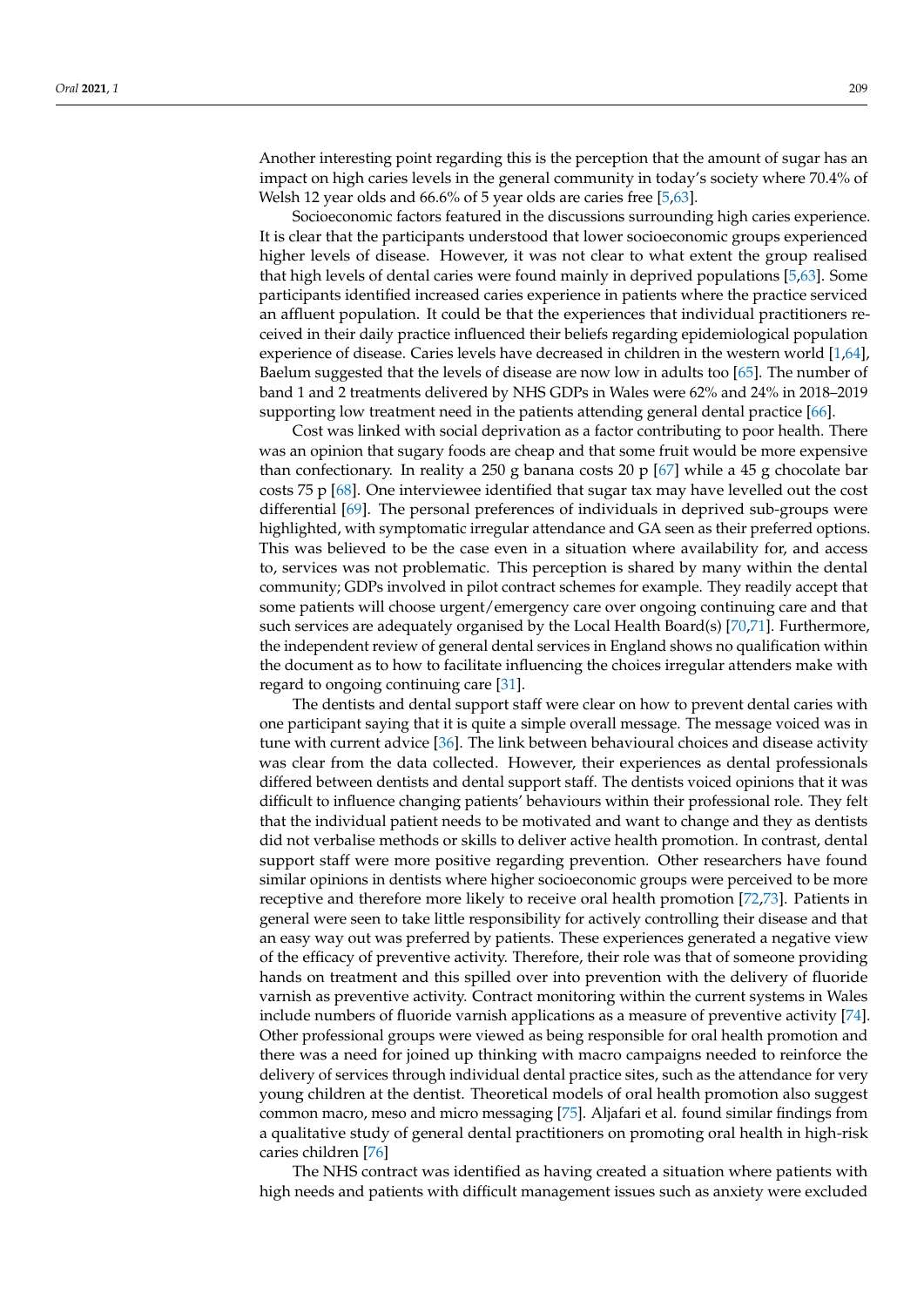from dental services. These were identified as unintended consequences of the new dental contract of 2006. Similar findings were reported by Aljafari et al. [\[76\]](#page-15-27). Contract monitoring by Primary Care Organisations seem to recognise the concept of dental fitness through the provision of treatment rather than staged care within a continuing care approach when evaluating individual contracts [\[77\]](#page-15-28). The lack of funding for prevention within the NHS contract was identified as a problem with primary prevention having been a directive from Government rather than in-house policy. Bloomfield recognised the need for change regarding funding and care provision in dentistry in the UK [\[78\]](#page-16-0). Since then, an expansion of service provision has been based on the concept of supply induced demand [\[79\]](#page-16-1). Holden et al. explored the views of Australian dentists, where 85% of dental care is provided under private contracts and highlights the concerns regarding the commercialisation of dentistry [\[80\]](#page-16-2). The authors identified how dentistry has become more systematically commercialised as a professional enterprise and moved away from its roots in medicine. They highlighted the distinction between a patient needing a filling to address dental caries (health need) and a patient requesting orthodontics or tooth whitening because their appearance does not conform to social norms (supply induced demand). Richards et al. documented the development of services in the UK over the last three decades [\[42\]](#page-14-15). The impact of service delivery on oral health and the balance between oral health and supply induced demand has been investigated in an ecological study in Wales in which the study showed improvements in oral health with persistent social inequalities [\[81\]](#page-16-3).

Interestingly these high need groups were not specified as deprived sub-groups, rather those individuals with high dental needs. Similarly, the research has not seen an overt connection between patient behaviours and socioeconomic status on an individual basis, other than those reported earlier. This may be because the social make-up of the catchment areas they are servicing are relatively deprived. Richards et al. identified the fact that a practice situated in a deprived area does not always represent the deprivation profile of the area; often the practice profile is weighted towards higher socioeconomic groups [\[82\]](#page-16-4). Innate biases could be demonstrated with the focus group individuals remembering problematic patients as a greater portion of their patient base; they are then likely to overestimate the frequency of such patients [\[83\]](#page-16-5). In this situation there is a risk that stereotyping the general population when the burden of disease is in the most deprived sub-groups could disadvantage a proportion of the population that would respond to oral health education advice if it was offered. This may explain the differences in the distribution of disease between the most and least deprived local authorities in Wales. For example, Monmouth, an affluent unitary authority, having 0% of the most deprived 10% of the Welsh population and only 19.6% of the most deprived 50% of Wales. Yet, 25.9% of 12-year olds experience caries and those with caries have a DMFT of 1.93 at 2016-7 [\[84\]](#page-16-6).

The views regarding dental attendance were not founded on fact regarding service usage as attendance for the 2-year period ending September 2019 was 55.1% excluding patients on private contracts [\[85\]](#page-16-7). On the one hand the group stereotyped individuals with a poor general attitude, while on the other hand they defended individuals through their lack of knowledge and parenting skills. This may reflect some internal dissonance in dental personnel as parents and their own difficulties in managing their children's behaviours such as sugar eating. The group found communications regarding prevention difficult, particularly with stereotypical patients. This could be a reflection of the skills they acquired while training. Neville and Waylen suggest that behavioural and social science skills should be fully integrated into the UK dental curriculum and not just offered as an 'add on' to the undergraduate programme [\[86\]](#page-16-8).

The management of this patient group with multiple caries stimulated discussions surrounding GA provision and managing primary caries teeth. The management of caries in children has been a controversial issue for over a decade, to fill or not to fill deciduous teeth [\[87–](#page-16-9)[90\]](#page-16-10). The dilemmas faced were clearly verbalised both in the focus group and as individual interviewees. Recently, a randomised controlled trial, the RECUR trial has shown how prevention using motivational interviewing delivered by dental nurses resulted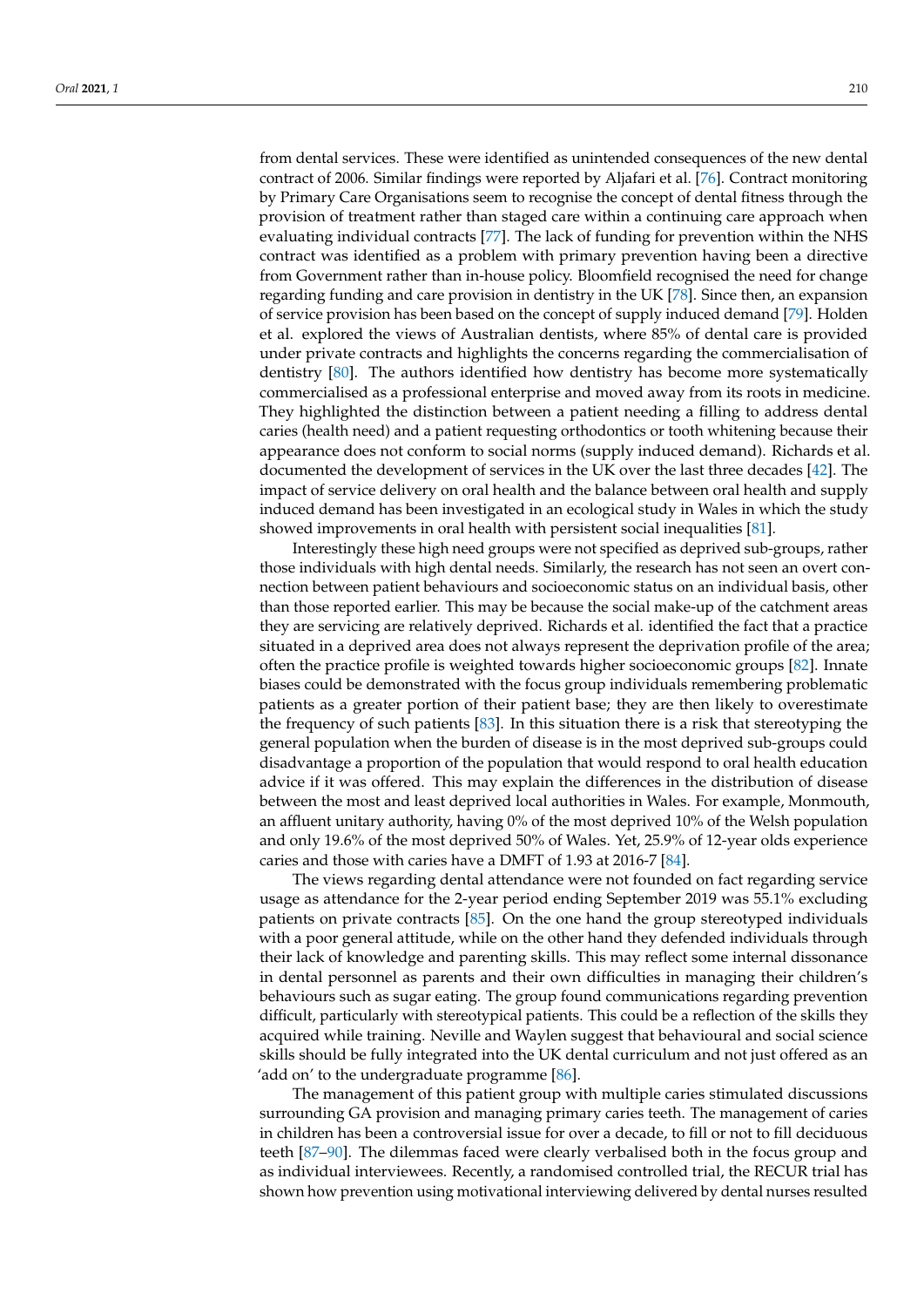in significantly reduced repeat general anaesthetic need [\[91\]](#page-16-11). The authors indicated that the outcomes had implications for changing paediatric dental practice internationally. Training and implementation of behavioural approaches such as Motivational Interviewing and opportunities for Dental Nurses to perform brief interventions are likely to make contacts with parents more effective in line with the focus on Making Every Contact Count (MECC) promoted by the Welsh Government in the context of general health [\[92\]](#page-16-12). The inappropriate use of GA for dental extractions was highlighted by one dental support staff member. This issue has resulted in a drive to reduce GAs in Wales [\[93,](#page-16-13)[94\]](#page-16-14), pathways have developed that involve triage with decisions that may be at odds with the referring dentist. This position generated discontent within the whole dental team. Chieng et al. reported that many of the children referred for triage and treatment failed to complete treatments based on restoring teeth [\[95\]](#page-16-15). There is a clear opportunity to use GAs to catalyse behaviour change [\[91\]](#page-16-11). One dentist made a clear point that the policy to reduce GAs was addressing taking away the solution (quick easy resolution of the child's problem) rather than the cause of the problem ([in] effective prevention). Milsom et al. suggested a staged approach to the management of client groups with high dental need in the context of continuing care and prevention [\[96\]](#page-16-16). Another randomised controlled trial, the FICTION trial, has shown that the management of primary caries teeth does not necessarily require the restoration of the teeth in the context of prevention [\[97\]](#page-16-17). Richards et al. described how the contract has developed so that deprived sub-groups have been excluded from dental services [\[42\]](#page-14-15). The sparse availability of paediatric specialists limits the expert service provision; hence, the GDPs remain the first call to respond to children with multiple caries [\[98\]](#page-16-18). However, this can be considered a limitation in the study, as specialists or paediatric dentists may offer relevant perspectives and approaches as compared with general providers.

### **5. Conclusions**

The question was posed in the introduction, are individuals choosing not to attend for regular care or are there obstacles influencing choices? This research suggests that there are barriers to the delivery of equitable care to populations. These include the availability and access to care to GDPs due to contract constraints. In addition, the role perceptions held by the GDPs may contribute to barriers. Furthermore, the lack of access to paediatric dentists may limit the choices available to parents. These barriers need further quantitative investigation in order to address issues and develop services. Without these developments unintended social exclusion for deprived sub-groups may persist within populations in the UK. This could apply to many European countries and other low- and middle-income countries worldwide. Developing service policies to address the conflict between rewarding professionals for outcomes based on a medical model of health rather than a social model of health is needed in order to equalize the financial balance between health driven practice and supply induced demand practice. In this way, population coverage can be achieved.

While there are sound reasons for a population approach to oral health promotion, this research highlights the conflict between population and targeted approaches. For example, the common risk approach to sugar reduction and the ambiguity surrounding understanding cultural aspects of lower socioeconomic behaviours and sugar consumption. Training voids for dentists and their teams need to be identified and filled in clinical practice. This may facilitate the development of a targeted approach towards deprived sub-groups. Along with an overall population approach within high-income countries a targeted approach could maximise the effectiveness of oral health promotion. The management of multiple caries in children is an example where approaches need to be addressed.

Targeted approaches could be delivered within structures already present without the danger of stigmatising the sub-group. In the UK, these include primary prevention through non-dental personnel such as Health Visitors [\[30\]](#page-14-4). Also, the development of General Dental Services as is the case in Wales [\[43\]](#page-14-16). School toothbrushing promotion is yet another example of targeting specific sub-groups such as Childsmile in Scotland [\[99\]](#page-16-19) and Design to Smile in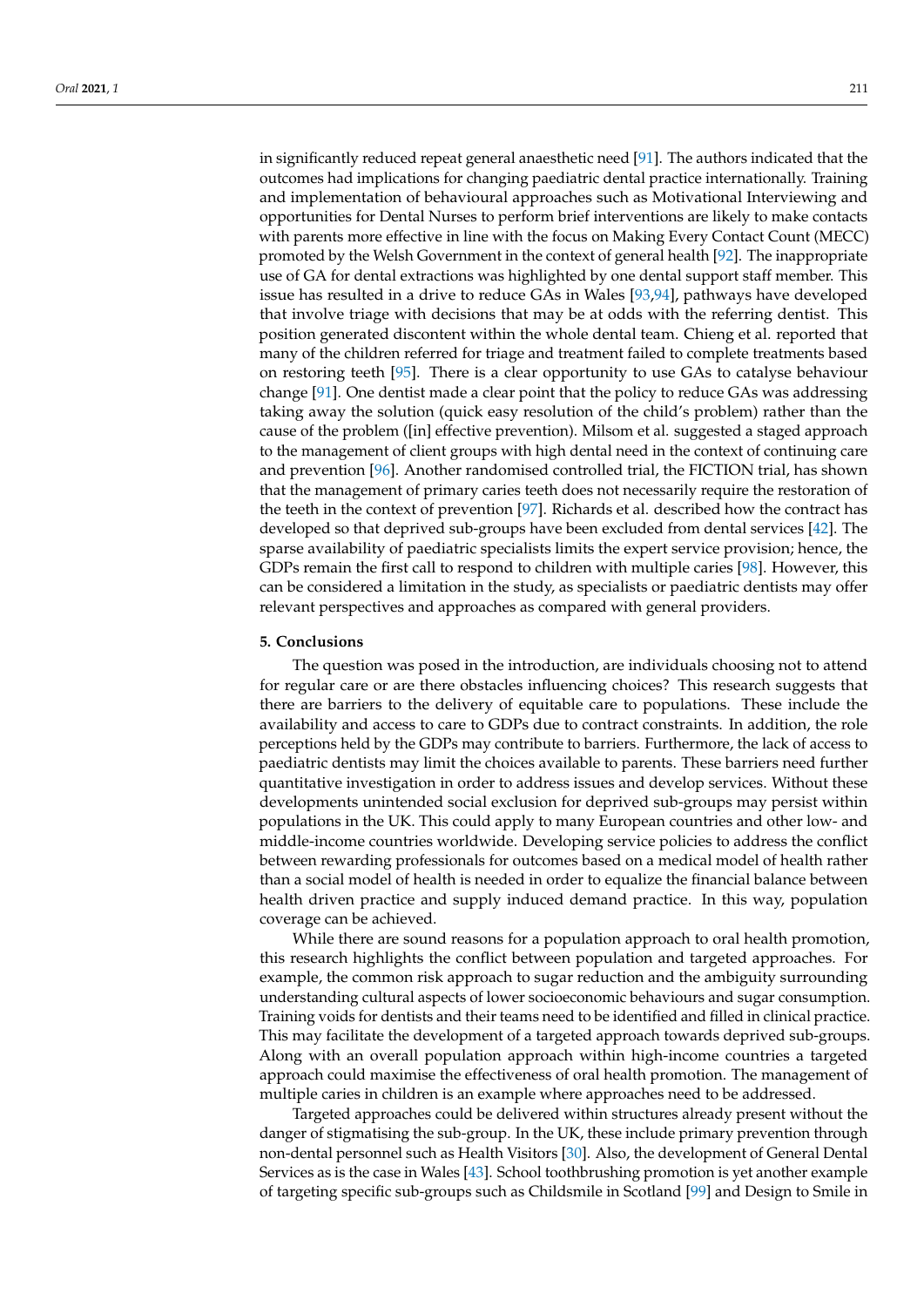Wales [\[100\]](#page-16-20). Within clinical practice, the development of General Dental Services as is the case in Wales is yet another example of an integrated approach [\[43\]](#page-14-16). This places equity as opposed to equality to the forefront.

**Author Contributions:** Conceptualization, W.R., T.F., A.-M.C. and J.A.; methodology and data collection, W.R., T.F. and A.-M.C.; investigation, T.F. and A.-M.C.; formal analysis: W.R., T.F., A.-M.C. and J.A.; writing—original draft preparation, W.R.; writing—review and editing, W.R., T.F., A.-M.C. and J.A. All authors have read and agreed to the published version of the manuscript.

**Funding:** This research received no external funding.

**Institutional Review Board Statement:** The study was conducted according to the guidelines of the Declaration of Helsinki, and approved by the Low Risk Ethics Committee, Faculty of Life Sciences and Education, University of South Wales (18TF110118; 5 October 2020).

**Informed Consent Statement:** Informed consent was obtained from all subjects involved in the study.

**Acknowledgments:** We would like to thank all the participants who gave their time to take part in the focus group and be interviewed for this study.

**Conflicts of Interest:** The authors declare no conflict of interest.

## **References**

- <span id="page-13-0"></span>1. Peres, M.A.; Macpherson, L.M.D.; Weyant, R.J.; Daly, B.; Venturelli, R.; Mathur, M.R.; Listl, S.; Celeste, R.K.; Guarnizo-Herreño, C.C.; Kearns, C.; et al. Oral diseases: A global public health challenge. *Lancet* **2019**, *394*, 249–260. [\[CrossRef\]](http://doi.org/10.1016/S0140-6736(19)31146-8)
- <span id="page-13-1"></span>2. Patel, R. The State of Oral Health in Europe—Report Commissioned by the Platform for Better Oral Health in Europe. 2012. Available online: <http://www.oralhealthplatform.eu/wp-content/uploads/2015/09/Report-the-State-of-Oral-Health-in-Europe.pdf> (accessed on 6 January 2021).
- <span id="page-13-2"></span>3. Zsuzsa, B.; Kovalecz, G.; Márton, S.; Gáll, T.; Mahrouseh, N.; Varga, O. Childhood caries management in the European Union: A cross-sectional study. *Heliyon* **2021**, *7*, e06198.
- <span id="page-13-3"></span>4. Dental Public Health Intelligence Team. National Dental Epidemiology Programme for England: Oral Health of Five-Year-Old Children 2017. In *A Report on the Inequalities Found in the Prevalence and Severity of Dental Decay*; Public Health England: London, UK, 2018.
- <span id="page-13-4"></span>5. Morgan, M.; Monaghan, N. *Picture of Oral Health Dental Caries in 5 Year Olds (2015/2016)*; Cardiff University: Cardiff, UK, 2017.
- <span id="page-13-5"></span>6. Steele, J. Summer lecture: Looking to the future at the Anniversary Lecture. *Br. Dent. J.* **2015**, *219*. [\[CrossRef\]](http://doi.org/10.1038/sj.bdj.2015.607)
- <span id="page-13-17"></span>7. Jamieson, L.M.; Thomson, W.M. Adult oral health inequalities described using area-based and household-based socioeconomic status measures. *J. Public Health Dent.* **2006**, *66*, 104–109. [\[CrossRef\]](http://doi.org/10.1111/j.1752-7325.2006.tb02564.x)
- <span id="page-13-6"></span>8. Olley, R.; Hosey, M.; Renton, T.; Gallagher, J. Why are children still having preventable extractions under general anaesthetic? A service evaluation of the views of parents of a high caries rise group of children. *Br. Dent. J.* **2011**, *210*, E13. [\[CrossRef\]](http://doi.org/10.1038/sj.bdj.2011.313) [\[PubMed\]](http://www.ncbi.nlm.nih.gov/pubmed/21508990)
- <span id="page-13-7"></span>9. Lau, K.T.; John, J.; Eaton, K.A.; Keightley, A.J. Service evaluation of the paediatric dental general anaesthesia service in NHS Lothian. *Br. Dent. J.* **2020**, 1–5. [\[CrossRef\]](http://doi.org/10.1038/s41415-020-1982-z) [\[PubMed\]](http://www.ncbi.nlm.nih.gov/pubmed/32855519)
- <span id="page-13-8"></span>10. Marmot, M.; Bell, R. Social determinants and non-communicable diseases: Time for integrated action. *BMJ* **2019**, *364*, l251. [\[CrossRef\]](http://doi.org/10.1136/bmj.l251)
- <span id="page-13-9"></span>11. Watt, R.G. From victim blaming to upstream action: Tackling the social determinants of oral health inequalities. *Community Dent. Oral Epidemiol.* **2007**, *35*, 1–11. [\[CrossRef\]](http://doi.org/10.1111/j.1600-0528.2007.00348.x) [\[PubMed\]](http://www.ncbi.nlm.nih.gov/pubmed/17244132)
- <span id="page-13-10"></span>12. Batchelor, P. What do we mean by population health? *Community Dent. Oral Epidemiol.* **2012**, *40*, 12–15. [\[CrossRef\]](http://doi.org/10.1111/j.1600-0528.2012.00713.x)
- <span id="page-13-11"></span>13. McClaren, L.; McIntyre, L.; Kirkpatrick, S. Rose's population strategy of prevention need not increase social inequalities in health. *Int. J. Epidemiol.* **2010**, *39*, 372–377. [\[CrossRef\]](http://doi.org/10.1093/ije/dyp315) [\[PubMed\]](http://www.ncbi.nlm.nih.gov/pubmed/19887510)
- <span id="page-13-12"></span>14. Jones, C.M.; Worthington, H. The relationship between water fluoridation and socioeconomic deprivation on tooth decay in 5-year-old children. *Br. Dent. J.* **1999**, *186*, 397–400. [\[CrossRef\]](http://doi.org/10.1038/sj.bdj.4800122)
- 15. Riley, J.C.; Lennon, M.A.; Ellwood, R.P. The effect of water fluoridation and social inequalities on dental caries in 5-year-old children. *Int. J. Epidemiol.* **1999**, *28*, 300–305. [\[CrossRef\]](http://doi.org/10.1093/ije/28.2.300)
- <span id="page-13-13"></span>16. McGrady, M.; Ellwood, R.; Maguire, A.; Goodwing, M.; Boothman, N.; Pretty, I. The association between social deprivation and the prevalence and severity of dental caries and fluorosis in population with and without water fluoridation. *BMC Public Health* **2012**, *12*, 1–17. [\[CrossRef\]](http://doi.org/10.1186/1471-2458-12-1122) [\[PubMed\]](http://www.ncbi.nlm.nih.gov/pubmed/23272895)
- <span id="page-13-14"></span>17. Iheozor-Ejiofor, Z.; Worthington, H.V.; Walsh, T.; O'Malley, L.; Clarkson, J.E.; Macey, R.; Alam, R.; Tugwell, P.; Welch, V.; Glenny, A.M. Water fluoridation for the prevention of dental caries. *Cochrane Database Syst. Rev.* **2015**, *6*, CD010856. [\[CrossRef\]](http://doi.org/10.1002/14651858.CD010856.pub2) [\[PubMed\]](http://www.ncbi.nlm.nih.gov/pubmed/26092033)
- <span id="page-13-15"></span>18. O'Mullane, D.; Whelton, H. Caries Prevalence in the Republic of Ireland. *Int. Dent. J.* **1994**, *44*, 387–391. [\[PubMed\]](http://www.ncbi.nlm.nih.gov/pubmed/7814106)
- <span id="page-13-16"></span>19. British Society of Paediatric Dentistry. Dental Caries and Obesity Must Be Tackled Together. Position Statements. 2020. Available online: <https://www.bspd.co.uk/Professionals/Resources/Position-Statements> (accessed on 20 December 2020).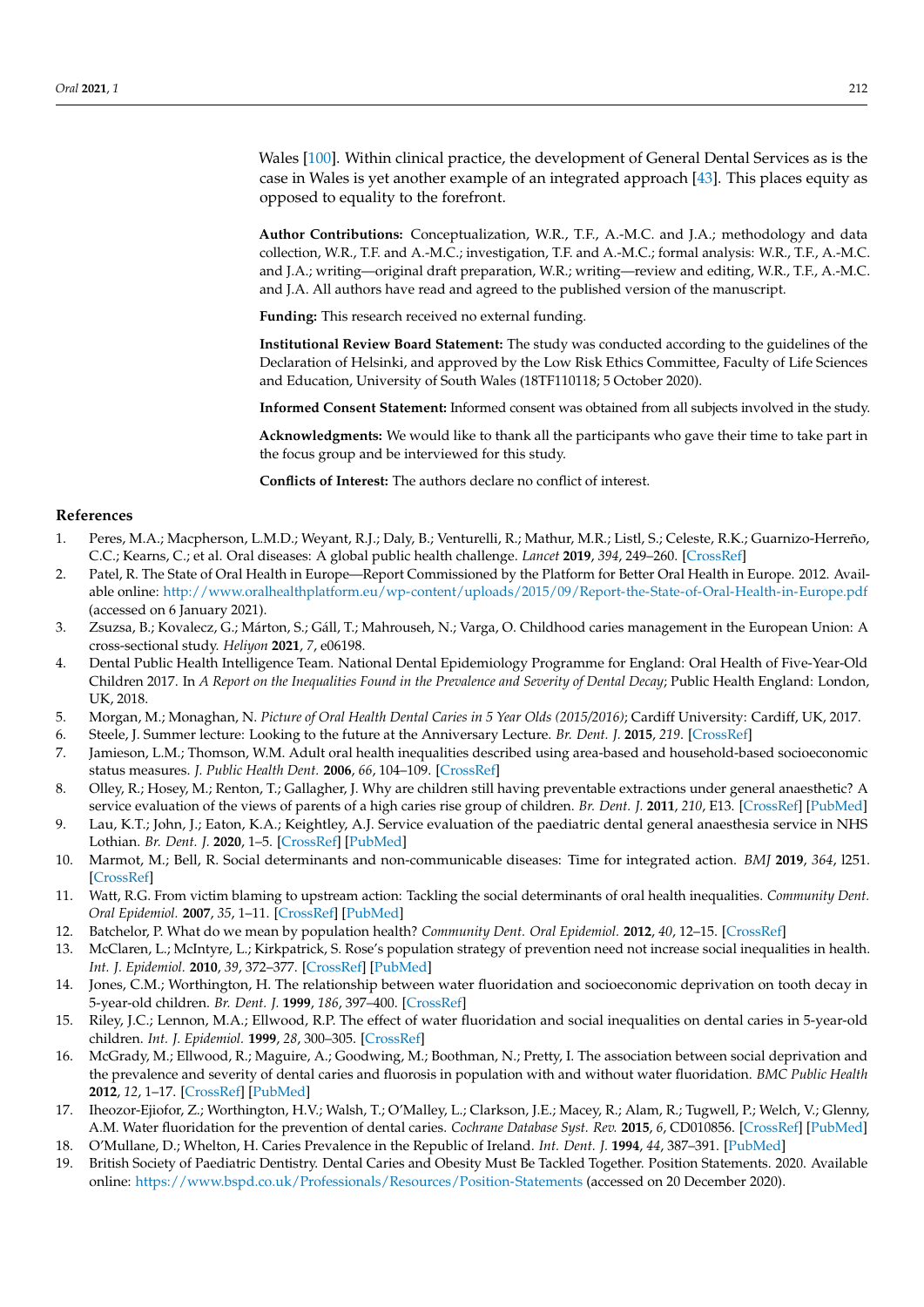- <span id="page-14-0"></span>20. World Health Organisation (WHO). *Guideline: Sugars Intake for Adults and Children*; World Health Organization: Geneva, Switzerland, 2015.
- <span id="page-14-1"></span>21. Adair, P.M.; Pine, C.M.; Burnside, G.; Nicoll, A.D.; Gillett, A.; Anwar, S.; Broukal, Z.; Chestnutt, I.G.; Declerck, D.; Ping, F.X.; et al. Familial and cultural perceptions and beliefs of oral hygiene and dietary practices among ethnically and socio-economical diverse groups. *Community Dent. Health* **2004**, *21*, 102–111. [\[PubMed\]](http://www.ncbi.nlm.nih.gov/pubmed/15072479)
- 22. Saldūnaitė, K.; Bendoraitienė, E.A.; Slabšinskienė, E.; Vasiliauskienė, I.; Andruškevičienė, V.; Zūbienė, J. The role of parental education and socioeconomic status in dental caries prevention among Lithuanian children. *Medicina* **2014**, *50*, 156–161. [\[CrossRef\]](http://doi.org/10.1016/j.medici.2014.07.003) [\[PubMed\]](http://www.ncbi.nlm.nih.gov/pubmed/25323543)
- 23. Kumar, S.; Kroon, J.; Lalloo, R. A systematic review of the impact of parental socio- economic status and home environment characteristics on children's oral health related quality of life. *Health Qual. Life Outcomes* **2014**, *12*, 1–15. [\[CrossRef\]](http://doi.org/10.1186/1477-7525-12-41)
- 24. Kramer, P.F.; Chaffee, B.W.; Bertelli, A.E.; Ferreira, S.H.; Béria, J.U.; Feldens, C.A. Gains in children's dental health differ by socioeconomic position: Evidence of widening inequalities in southern Brazil. *Int. J. Paediatr. Dent.* **2015**, *25*, 383–392. [\[CrossRef\]](http://doi.org/10.1111/ipd.12140)
- 25. Duijster, D.; Verrips, G.; Loveren, C. The role of family functioning in childhood dental caries. *Community Dent. Oral Epidemiol.* **2014**, *42*, 193–205. [\[CrossRef\]](http://doi.org/10.1111/cdoe.12079) [\[PubMed\]](http://www.ncbi.nlm.nih.gov/pubmed/24117838)
- 26. Kim, R.; Ok, Y.; Telleen, S. Predictors of the utilization of oral health services by children of low-income families in the United States: Beliefs, cost, or provider? *J. Korean Acad. Nurs.* **2004**, *34*, 1460–1467.
- 27. Hilton, I.V.; Stephen, S.; Barker, J.C.; Weintraub, J.A. Cultural factors and children's oral health care: A qualitative study of carers of young children. *Community Dent. Oral Epidemiol.* **2007**, *35*, 429–438. [\[CrossRef\]](http://doi.org/10.1111/j.1600-0528.2006.00356.x) [\[PubMed\]](http://www.ncbi.nlm.nih.gov/pubmed/18039284)
- <span id="page-14-2"></span>28. Nassani, M.Z.; Kay, E.J.; Al-Nahhal, T.I.; Oksayan, R.; Usmez, A.; Mohammadi, T.M. Is the value of oral health related to culture and environment or function and aesthetics? *Community Dent. Health* **2015**, *32*, 204–208.
- <span id="page-14-3"></span>29. Eskyte, I.; Gray-Burrows, K.A.; Owen, J.; Sykes-Muskett, B.; Pavitt, S.H.; West, R.; Marshman, Z.; Day, P.F. Organizational Barriers ˙ to Oral Health Conversations Between Health Visitors and Parents of Children Aged 9–12 Months Old. *Front. Public Health* **2021**, *9*, 578168. [\[CrossRef\]](http://doi.org/10.3389/fpubh.2021.578168) [\[PubMed\]](http://www.ncbi.nlm.nih.gov/pubmed/33708755)
- <span id="page-14-4"></span>30. Welsh Government. An Overview of the Healthy Child Wales Programme. 2020. Available online: [https://gov.wales/sites/](https://gov.wales/sites/default/files/publications/2020-12/an-overview-of-the-healthy-child-wales-programme.pdf) [default/files/publications/2020-12/an-overview-of-the-healthy-child-wales-programme.pdf](https://gov.wales/sites/default/files/publications/2020-12/an-overview-of-the-healthy-child-wales-programme.pdf) (accessed on 20 December 2020).
- <span id="page-14-5"></span>31. Department of Health. NHS Dental Services in England. An Independent Review Led by Professor Jimmy Steele. 2009. Available online: [http://www.sigwales.org/wp-content/uploads/dh\\_101180.pdf](http://www.sigwales.org/wp-content/uploads/dh_101180.pdf) (accessed on 20 December 2020).
- 32. Donaldson, A.N.; Everitt, B.; Newton, T.; Sherriff, M.; Bower, E. The effects of social class and dental attendance on oral health. *J. Dent. Res.* **2008**, *87*, 60–64. [\[CrossRef\]](http://doi.org/10.1177/154405910808700110) [\[PubMed\]](http://www.ncbi.nlm.nih.gov/pubmed/18096895)
- <span id="page-14-6"></span>33. Sanders, A.E.; Spencer, A.J.; Slade, G.D. Evaluating the role of dental behaviour in oral health inequalities. *Community Dent. Oral Epidemiol.* **2006**, *34*, 71–79. [\[CrossRef\]](http://doi.org/10.1111/j.1600-0528.2006.00261.x)
- <span id="page-14-7"></span>34. Levine, R. *The Scientific Basis of Oral Health Education*, 1st ed.; Springer: Cham, Switzerland, 1974.
- <span id="page-14-9"></span>35. Levine, R.; Stillman-Lowe, C. *The Scientific Basis of Oral Health Education*, 8th ed.; BDJ Books: London, UK, 2019.
- <span id="page-14-8"></span>36. Public Health England. Delivering Better Oral Health: An Evidence-Based Toolkit for Prevention. 2017. Available online: [https://assets.publishing.service.gov.uk/government/uploads/system/uploads/attachment\\_data/file/605266/Delivering\\_](https://assets.publishing.service.gov.uk/government/uploads/system/uploads/attachment_data/file/605266/Delivering_better_oral_health.pdf) [better\\_oral\\_health.pdf](https://assets.publishing.service.gov.uk/government/uploads/system/uploads/attachment_data/file/605266/Delivering_better_oral_health.pdf) (accessed on 3 January 2021).
- <span id="page-14-10"></span>37. Scottish Needs Assessment Programme (SNAP) Oral Health Network. Adult Oral Health. Scottish Forum for Public Health Medicine. 1997. Available online: [https://www.scotphn.net/wp-content/uploads/2015/11/SNAP-Adult\\_Oral\\_Health.pdf](https://www.scotphn.net/wp-content/uploads/2015/11/SNAP-Adult_Oral_Health.pdf) (accessed on 7 July 2021).
- <span id="page-14-11"></span>38. Richards, W.; Ameen, J. The impact of dental attendance on oral health in a general dental practice. *Br. Dent. J.* **2003**, *193*, 697–702. [\[CrossRef\]](http://doi.org/10.1038/sj.bdj.4801664)
- <span id="page-14-12"></span>39. Petersen, P.E.; Kjoller, M.; Christensen, L.B.; Krustrup, U. Changing dentate status of adults, use of dental health services, and achievement of national dental health goals in Denmark by the year 2000. *J. Public Health Dent.* **2004**, *64*, 127–135. [\[CrossRef\]](http://doi.org/10.1111/j.1752-7325.2004.tb02742.x)
- <span id="page-14-13"></span>40. Bedos, C.; Levine, A.; Brodeur, J.M. How people on social assistance perceive, experience, and improve oral health. *J. Dent. Res.* **2009**, *88*, 653–657. [\[CrossRef\]](http://doi.org/10.1177/0022034509339300)
- <span id="page-14-14"></span>41. Richards, W.; Coll, A.M.; Filipponi, T. Missing links—A qualitative study investigating perceptions of teachers and parents of infant children, in two Welsh primary schools with different socioeconomic profiles, with regard to oral health. *Oral Health Care* **2017**, *2*, 2–7. [\[CrossRef\]](http://doi.org/10.15761/OHC.1000109)
- <span id="page-14-15"></span>42. Richards, W.; Filipponi, T.; Coll, A.M. General dental practice and improved oral health: Is there a win-win for both the professional establishment and government? *Br. Dent. J.* **2020**, *228*, 581–585. [\[CrossRef\]](http://doi.org/10.1038/s41415-020-1448-3)
- <span id="page-14-16"></span>43. Welsh Government. Taking Oral Health Improvement and Dental Services Forward in Wales. A Framework Outlining Priorities for Dentistry and a Future Work Programme. 2017. Available online: [https://gov.wales/sites/default/files/publications/2019-0](https://gov.wales/sites/default/files/publications/2019-04/taking-oral-health-improvement-and-dental-services-forward-in-wales.pdf) [4/taking-oral-health-improvement-and-dental-services-forward-in-wales.pdf](https://gov.wales/sites/default/files/publications/2019-04/taking-oral-health-improvement-and-dental-services-forward-in-wales.pdf) (accessed on 4 January 2021).
- <span id="page-14-17"></span>44. Brocklehurst, P.; Tickle, M.; Birch, S.; McDonald, R.; Walsh, T.; Goodwin, T.L.; Hill, H.; Howarth, E.; Donaldson, M.; O'Carolan, D.; et al. Impact of changing provider remuneration on NHS general dental practitioner services in Northern Ireland: A mixed-methods study. *Health Serv. Deliv. Res.* **2020**, *8*, 29–137. [\[CrossRef\]](http://doi.org/10.3310/hsdr08060) [\[PubMed\]](http://www.ncbi.nlm.nih.gov/pubmed/32023019)
- <span id="page-14-18"></span>45. Richards, W. Does the General Dental Practitioner Have a Role in Tackling Oral Health Inequalities? *Prim. Dent. J.* **2013**, *2*, 58–63. [\[CrossRef\]](http://doi.org/10.1308/205016813807440038)
- <span id="page-14-19"></span>46. Liamputtong, P. *Focus Group Methodology: Principles and Practice*; Sage Publications: Thousand Oaks, CA, USA, 2011.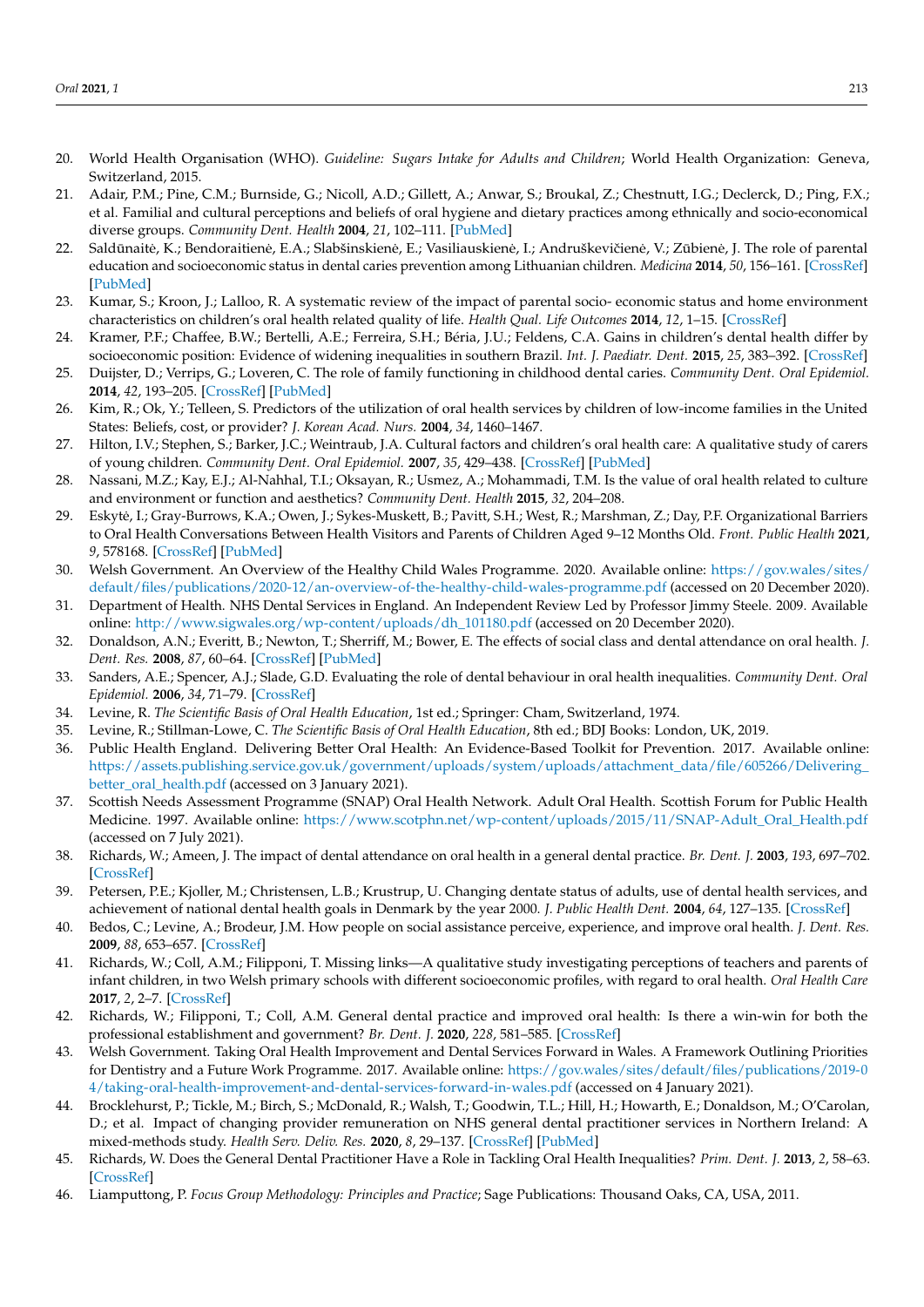- <span id="page-15-0"></span>47. Bloor, M.; Frankland, J.; Thomas, M.; Robson, K. *Focus Groups in Social Research*, 1st ed.; Sage Publications: London, UK, 2001.
- <span id="page-15-1"></span>48. Welsh Government. *Together for Health: A National Oral Health Plan for Wales, 2013–2018*; Welsh Government: Wales, UK, 2013.
- <span id="page-15-2"></span>49. Coll, A.M.; Filipponi, T.; Richards, W. Health Visitors' and School Nurses' perceptions of promoting dental health in children. *J. Health Visit.* **2016**, *4*, 100–107. [\[CrossRef\]](http://doi.org/10.12968/johv.2016.4.2.100)
- <span id="page-15-3"></span>50. Filipponi, T.; Richards, W.; Coll, A.M. Oral health knowledge, perceptions and practices among parents and teachers from different geographical settings and socioeconomic profiles in South Wales, UK: A qualitative study. *Br. Dent. J.* **2018**, *224*, 517–522. [\[CrossRef\]](http://doi.org/10.1038/sj.bdj.2018.223) [\[PubMed\]](http://www.ncbi.nlm.nih.gov/pubmed/29576611)
- <span id="page-15-4"></span>51. Kruegar, R.A.; Casey, M.A. *Focus Groups: A Practical Guide for Applied Research*, 3rd ed.; Sage Publications: Thousand Oaks, CA, USA, 2009.
- <span id="page-15-5"></span>52. Kitzinger, J. Focus Group Research: Using group dynamics to explore perceptions, experiences and understandings. In *Qualitative Research in Healthcare*; Holloway, I., Ed.; Open University Press: Maidenhead, UK, 2005; pp. 56–70.
- <span id="page-15-6"></span>53. Moynihan, P.J.; Kelly, S.A. Effect on caries of restricting sugars intake: Systematic review to inform WHO guidelines. *J. Dent. Res.* **2014**, *93*, 8–18. [\[CrossRef\]](http://doi.org/10.1177/0022034513508954)
- 54. Sheiham, A.; James, W.P. A reappraisal of the quantitative relationship between sugar intake and dental caries: The need for new criteria for developing goals for sugar intake. *BMC Public Health* **2014**, *14*, 1–8. [\[CrossRef\]](http://doi.org/10.1186/1471-2458-14-863)
- 55. Sheiham, A.; James, W.P. Diet and dental caries: The pivotal role of free sugars reemphasised. *J. Dent. Res.* **2015**, *94*, 1341–1347. [\[CrossRef\]](http://doi.org/10.1177/0022034515590377) [\[PubMed\]](http://www.ncbi.nlm.nih.gov/pubmed/26261186)
- <span id="page-15-7"></span>56. White, D.A.; Tsakos, G.; Pitts, N.B.; Fuller, E.; Douglas, G.V.; Murray, J.J.; Steele, J.G. Adult Dental Health Survey 2009: Common oral health conditions and their impact on the population. *Br. Dent. J.* **2012**, *213*, 567–572. [\[CrossRef\]](http://doi.org/10.1038/sj.bdj.2012.1088)
- <span id="page-15-8"></span>57. European Food Safety Authority (EFSA). Panel on Dietetic Products, Nutrition, and Allergies (NDA); Scientific Opinion on Dietary Reference Values for carbohydrates and dietary fibre. *EFSA J.* **2010**, *8*, 1462–1477.
- <span id="page-15-9"></span>58. Scientific Advisory on Nutrition (SCAN). *Carbohydrates and Health*; The Stationery Office (TSO): London, UK, 2015.
- <span id="page-15-10"></span>59. Sheiham, A.; Watt, R. The common risk factor approach: A rational basis for promoting oral health. *Community Dent. Oral Epidemiol.* **2000**, *30*, 241–247. [\[CrossRef\]](http://doi.org/10.1034/j.1600-0528.2000.028006399.x) [\[PubMed\]](http://www.ncbi.nlm.nih.gov/pubmed/11106011)
- <span id="page-15-11"></span>60. Lagerweij, M.; van Loveren, C. Sugar and Dental Caries. In *The Impact of Nutrition and Diet on Oral Health*; Zohoori, F.V., Duckworth, R.M., Monogr, C.H., Eds.; Karger: Basel, Switzerland, 2020; pp. 68–76.
- <span id="page-15-12"></span>61. Richards, W.; Filipponi, T. An effective oral health promoting message? *Br. Dent. J.* **2011**, *211*, 511–516. [\[CrossRef\]](http://doi.org/10.1038/sj.bdj.2011.1001) [\[PubMed\]](http://www.ncbi.nlm.nih.gov/pubmed/22158167)
- <span id="page-15-13"></span>62. Gambon, D.L.; Brand, H.S.; Veerman, E.C.I. Dental erosion in the 21st century: What is happening to nutritional habits and lifestyle in our society? *Br. Dent. J.* **2012**, *213*, 55–57. [\[CrossRef\]](http://doi.org/10.1038/sj.bdj.2012.613)
- <span id="page-15-14"></span>63. Morgan, M.; Monaghan, N. *Picture of Oral Health 2018 Dental Epidemiological Survey of 12-Year-Old Children 2016–2017*; Cardiff University/Public Health Wales: Cardiff, UK, 2018.
- <span id="page-15-15"></span>64. Petersen, P.E. The World Oral Health Report 2003: Continuous improvement of oral health in the 21st century—The approach of the WHO Global Oral Health Programme. *Community Dent. Oral Epidemiol.* **2003**, *31*, 3–24. [\[CrossRef\]](http://doi.org/10.1046/j..2003.com122.x)
- <span id="page-15-16"></span>65. Baelum, V. What is an appropriate caries diagnosis? *Acta Odontol. Scand.* **2010**, *68*, 65–79. [\[CrossRef\]](http://doi.org/10.3109/00016350903530786)
- <span id="page-15-17"></span>66. Stats Wales. Courses of Treatment by Treatment Band, Patient Type, Local Health Board and Quarter. 2021. Available online: [https://statswales.gov.wales/Catalogue/Health-and-Social-Care/General-Dental-Services/Current-Contract/](https://statswales.gov.wales/Catalogue/Health-and-Social-Care/General-Dental-Services/Current-Contract/coursesoftreatment-by-treatmentband-patienttype-localhealthboard-quarter) [coursesoftreatment-by-treatmentband-patienttype-localhealthboard-quarter](https://statswales.gov.wales/Catalogue/Health-and-Social-Care/General-Dental-Services/Current-Contract/coursesoftreatment-by-treatmentband-patienttype-localhealthboard-quarter) (accessed on 16 January 2021).
- <span id="page-15-18"></span>67. Office for National Statistics. Average Price Bananas, per Kg. 2021. Available online: [https://www.ons.gov.uk/economy/](https://www.ons.gov.uk/economy/inflationandpriceindices/timeseries/czmv/mm23) [inflationandpriceindices/timeseries/czmv/mm23](https://www.ons.gov.uk/economy/inflationandpriceindices/timeseries/czmv/mm23) (accessed on 8 March 2021).
- <span id="page-15-19"></span>68. Statista. Sales Price of Chocolate Bars\* Per Kilogram Manufactured in the United Kingdom (UK) from 2008 to 2019. 2021. Available online: <https://www.statista.com/statistics/481698/chocolate-bars-value-weight-in-the-united-kingdom-uk/> (accessed on 8 March 2021).
- <span id="page-15-20"></span>69. Government UK. Soft Drinks Industry Levy Comes into Effect. 2016. Available online: [https://www.gov.uk/government/](https://www.gov.uk/government/publications/soft-drinks-industry-levy/soft-drinks-industry-levy) [publications/soft-drinks-industry-levy/soft-drinks-industry-levy](https://www.gov.uk/government/publications/soft-drinks-industry-levy/soft-drinks-industry-levy) (accessed on 9 February 2021).
- <span id="page-15-21"></span>70. Welsh Government. *Welsh Dental Pilot Programme—End of Pilot Report*; Welsh Government: Wales, UK, 2015.
- <span id="page-15-22"></span>71. Kilbride, K. *Final Evaluation of Welsh Dental Pilots. Report to Welsh Government*; Miller Research: Abergavenny, UK, 2015; pp. 1–51.
- <span id="page-15-23"></span>72. Threlfall, A.G.; Milsom, K.M.; Hunt, C.M.; Tickle, M.; Blinkhorn, A.S. Exploring the content and advice provided by general dental practitioners to help prevent caries in young children. *Br. Dent. J.* **2007**, *202*, E9. [\[CrossRef\]](http://doi.org/10.1038/bdj.2007.46)
- <span id="page-15-24"></span>73. Threlfall, A.G.; Hunt, C.M.; Milsom, K.M.; Tickle, M.; Blinkhorn, A.S. Exploring factors that influence general dental practitioners when giving advice to help prevent caries in children. *Br. Dent. J.* **2007**, *202*, E10. [\[CrossRef\]](http://doi.org/10.1038/bdj.2007.143) [\[PubMed\]](http://www.ncbi.nlm.nih.gov/pubmed/17308533)
- <span id="page-15-25"></span>74. General Dental Services Wales. Guidance for Dental Teams and Health Boards. Version 1. 2021. Available online: [https:](https://dental.walesdeanery.org/sites/default/files/guide_to_q4_onwards.pdf) [//dental.walesdeanery.org/sites/default/files/guide\\_to\\_q4\\_onwards.pdf](https://dental.walesdeanery.org/sites/default/files/guide_to_q4_onwards.pdf) (accessed on 18 February 2021).
- <span id="page-15-26"></span>75. Gift, H.C. Social factors in oral health promotion. In *Oral Health Promotion*; Schou, L., Blinkhorn, A.S., Eds.; Oxford University Press: London, UK, 1993; pp. 65–102.
- <span id="page-15-27"></span>76. Aljafari, A.K.; Gallagher, J.E.; Hosey, M.T. Failure on all fronts: General dental practitioners' views on promoting oral health in high caries risk children—A qualitative study. *BMC Oral Health* **2015**, *15*, 1–11. [\[CrossRef\]](http://doi.org/10.1186/s12903-015-0032-8)
- <span id="page-15-28"></span>77. Welsh Government. *Delivering NHS Dental Services More Effectively a Resource Pack for Health Boards and Dentists*; Welsh Government: Wales, UK, 2015.